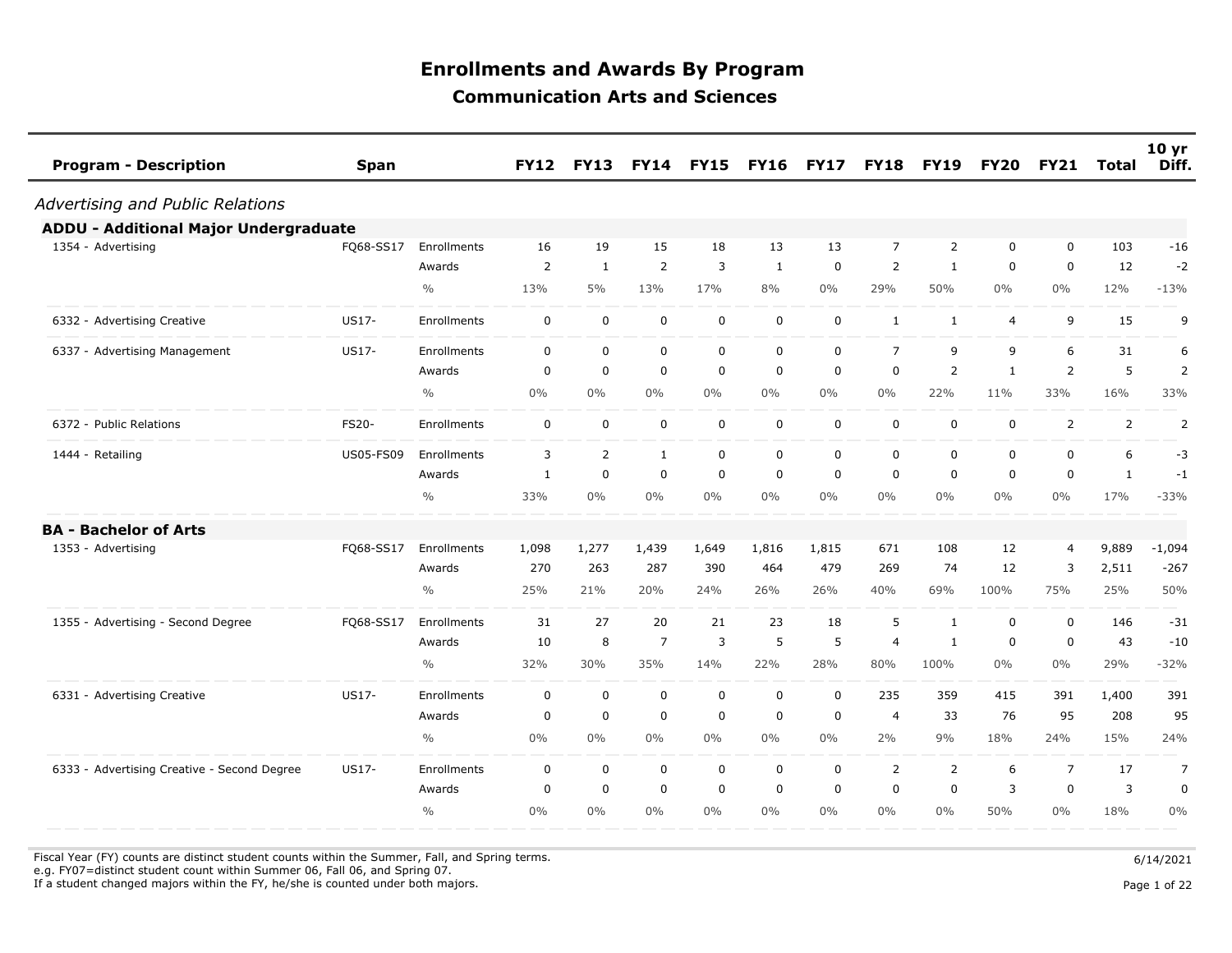| <b>Program - Description</b>                  | <b>Span</b>      |               | <b>FY12</b>  | <b>FY13</b>  | <b>FY14</b>    | <b>FY15</b>  | <b>FY16</b> | <b>FY17</b> | <b>FY18</b>    | <b>FY19</b>    | <b>FY20</b> | <b>FY21</b>    | <b>Total</b>   | 10 <sub>yr</sub><br>Diff. |
|-----------------------------------------------|------------------|---------------|--------------|--------------|----------------|--------------|-------------|-------------|----------------|----------------|-------------|----------------|----------------|---------------------------|
| 6371 - Public Relations                       | FS20-            | Enrollments   | 0            | $\mathbf 0$  | $\mathsf 0$    | $\mathbf 0$  | $\mathbf 0$ | $\mathsf 0$ | $\mathbf 0$    | $\mathbf 0$    | 0           | 33             | 33             | 33                        |
| 6373 - Public Relations - Second Degree       | FS20-            | Enrollments   | 0            | $\mathbf 0$  | $\mathsf 0$    | $\mathbf 0$  | $\mathbf 0$ | $\mathbf 0$ | $\mathbf 0$    | $\mathbf 0$    | 0           | $\overline{2}$ | $\overline{2}$ | $\overline{2}$            |
| <b>BS</b> - Bachelor of Science               |                  |               |              |              |                |              |             |             |                |                |             |                |                |                           |
| 6336 - Advertising Management                 | US17-            | Enrollments   | $\mathbf 0$  | $\mathbf 0$  | $\mathbf 0$    | $\mathbf 0$  | $\mathbf 0$ | $\mathbf 0$ | 1,187          | 1,503          | 1,540       | 1,410          | 5,640          | 1,410                     |
|                                               |                  | Awards        | 0            | $\mathbf 0$  | $\mathbf 0$    | $\mathbf 0$  | $\mathbf 0$ | $\mathbf 0$ | 232            | 387            | 405         | 470            | 1,494          | 470                       |
|                                               |                  | $\frac{0}{0}$ | 0%           | $0\%$        | 0%             | $0\%$        | $0\%$       | $0\%$       | 20%            | 26%            | 26%         | 33%            | 26%            | 33%                       |
| 6338 - Advertising Management - Second Degree | US17-            | Enrollments   | $\Omega$     | $\mathbf 0$  | $\mathbf 0$    | $\mathbf 0$  | $\mathbf 0$ | $\mathbf 0$ | 9              | $\overline{7}$ | 11          | 9              | 36             | 9                         |
|                                               |                  | Awards        | $\mathbf 0$  | $\mathbf 0$  | $\mathbf 0$    | 0            | $\mathbf 0$ | $\mathbf 0$ | $\overline{2}$ | $\overline{2}$ | 3           | 3              | 10             | 3                         |
|                                               |                  | $\frac{0}{0}$ | 0%           | $0\%$        | $0\%$          | $0\%$        | $0\%$       | $0\%$       | 22%            | 29%            | 27%         | 33%            | 28%            | 33%                       |
| 1443 - Retailing                              | <b>US05-FS09</b> | Enrollments   | 64           | 17           | 5              | 3            | 3           | $\mathbf 0$ | $\mathbf 0$    | $\mathbf 0$    | 0           | $\mathbf 0$    | 92             | $-64$                     |
|                                               |                  | Awards        | 41           | 12           | $\overline{7}$ | $\mathbf{1}$ | 3           | $\mathbf 0$ | $\mathbf 0$    | $\Omega$       | $\Omega$    | $\Omega$       | 64             | $-41$                     |
|                                               |                  | $\frac{0}{0}$ | 64%          | 71%          | 140%           | 33%          | 100%        | $0\%$       | $0\%$          | $0\%$          | $0\%$       | 0%             | 70%            | $-64%$                    |
| 1445 - Retailing - Second Degree              | <b>US05-FS09</b> | Enrollments   | 6            | 1            | $\mathbf 0$    | $\mathbf 0$  | $\mathbf 0$ | $\mathbf 0$ | $\mathbf 0$    | $\mathbf 0$    | 0           | $\mathbf 0$    | $\overline{7}$ | -6                        |
|                                               |                  | Awards        | 3            | $\mathbf{1}$ | $\mathbf 0$    | $\mathbf 0$  | $\mathbf 0$ | $\mathbf 0$ | $\mathbf 0$    | $\mathbf 0$    | $\mathbf 0$ | $\mathbf 0$    | $\overline{4}$ | $-3$                      |
|                                               |                  | $\frac{0}{0}$ | 50%          | 100%         | 0%             | $0\%$        | 0%          | $0\%$       | $0\%$          | $0\%$          | $0\%$       | $0\%$          | 57%            | $-50%$                    |
| <b>CNCU - Concentration Undergraduate</b>     |                  |               |              |              |                |              |             |             |                |                |             |                |                |                           |
| 6334 - Art Direction                          | US17-            | Enrollments   | 0            | $\mathbf 0$  | $\mathbf 0$    | 0            | 0           | $\mathbf 0$ | 93             | 183            | 320         | 312            | 908            | 312                       |
|                                               |                  | Awards        | $\mathbf 0$  | $\mathbf 0$  | $\mathbf 0$    | $\mathbf 0$  | $\mathbf 0$ | $\mathbf 0$ | $\overline{4}$ | 27             | 68          | 85             | 184            | 85                        |
|                                               |                  | $\frac{0}{0}$ | 0%           | $0\%$        | $0\%$          | $0\%$        | $0\%$       | $0\%$       | 4%             | 15%            | 21%         | 27%            | 20%            | 27%                       |
| 6335 - Copywriting                            | <b>US17-</b>     | Enrollments   | $\mathbf 0$  | $\mathbf 0$  | $\mathbf 0$    | $\mathbf 0$  | $\mathbf 0$ | $\mathbf 0$ | 14             | 33             | 48          | 44             | 139            | 44                        |
|                                               |                  | Awards        | 0            | $\mathbf 0$  | $\mathbf 0$    | $\mathbf 0$  | 0           | $\mathbf 0$ | 0              | 6              | 11          | 12             | 29             | 12                        |
|                                               |                  | $\frac{0}{0}$ | $0\%$        | $0\%$        | $0\%$          | $0\%$        | $0\%$       | $0\%$       | $0\%$          | 18%            | 23%         | 27%            | 21%            | 27%                       |
| 1474 - Creative                               | FS11-SS17        | Enrollments   | 107          | 143          | 379            | 353          | 371         | 331         | 193            | 60             | 6           | 0              | 1,943          | $-107$                    |
|                                               |                  | Awards        | $\mathbf{1}$ | 23           | 71             | 103          | 113         | 80          | 83             | 47             | 5           | $\mathbf 0$    | 526            | $-1$                      |
|                                               |                  | $\frac{0}{0}$ | $1\%$        | 16%          | 19%            | 29%          | 30%         | 24%         | 43%            | 78%            | 83%         | $0\%$          | 27%            | $-1\%$                    |

Fiscal Year (FY) counts are distinct student counts within the Summer, Fall, and Spring terms.  $6/14/2021$  e.g. FY07=distinct student count within Summer 06, Fall 06, and Spring 07. If a student changed majors within the FY, he/she is counted under both majors. Page 2 of 22 page 2 of 22 page 2 of 22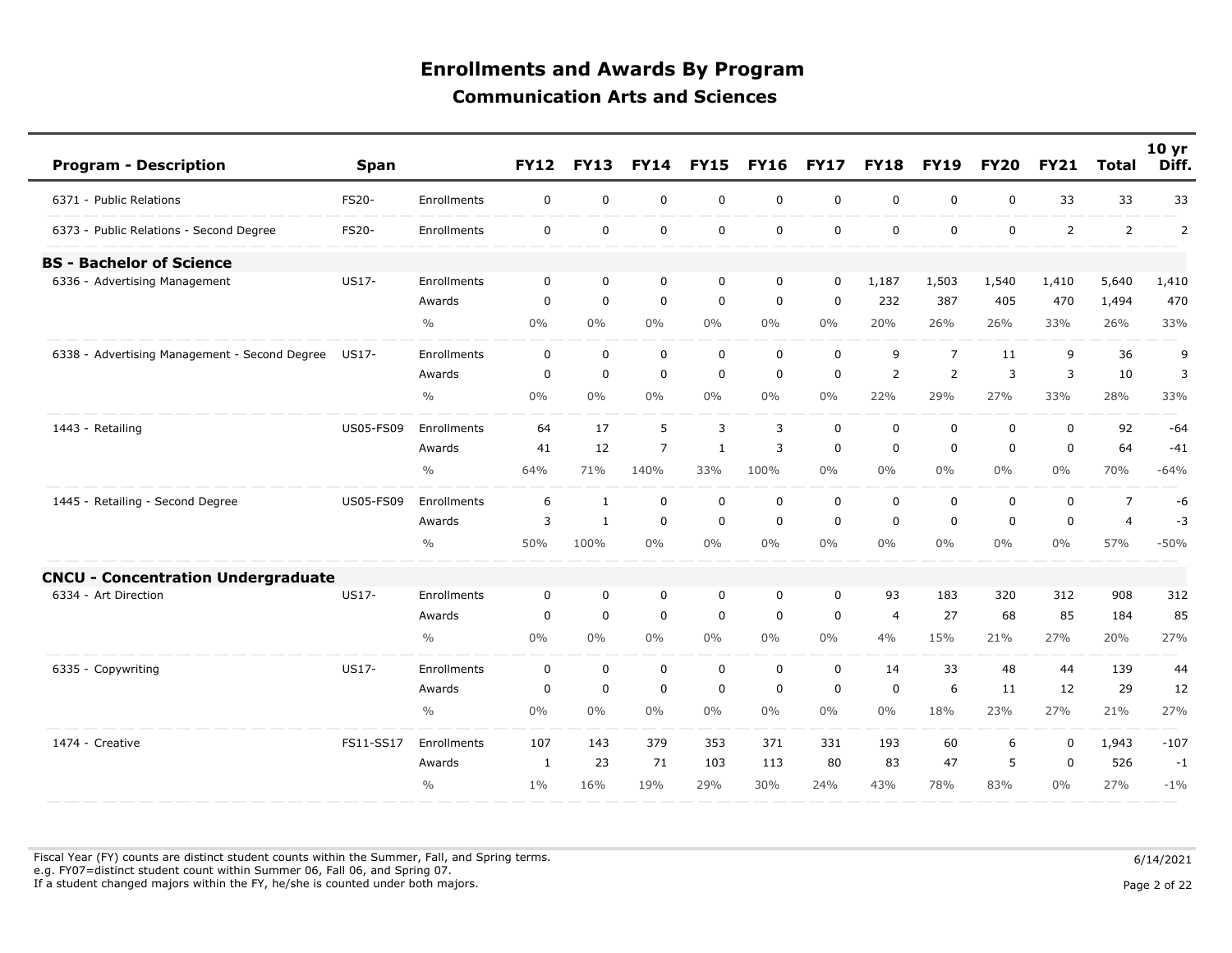| <b>Program - Description</b>          | <b>Span</b>      |               | <b>FY12</b> | <b>FY13</b>  | <b>FY14</b> | <b>FY15</b> | <b>FY16</b> | <b>FY17</b> | <b>FY18</b> | <b>FY19</b>    | <b>FY20</b> | <b>FY21</b> | <b>Total</b>   | 10 yr<br>Diff. |
|---------------------------------------|------------------|---------------|-------------|--------------|-------------|-------------|-------------|-------------|-------------|----------------|-------------|-------------|----------------|----------------|
| 1475 - Management and Media           | FS11-SS17        | Enrollments   | 114         | 163          | 830         | 878         | 1,087       | 1,329       | 350         | 53             | 10          | 5           | 4,819          | $-109$         |
|                                       |                  | Awards        | 3           | 81           | 205         | 289         | 351         | 403         | 189         | 28             | 8           | 3           | 1,560          | $\mathbf 0$    |
|                                       |                  | $\frac{0}{0}$ | 3%          | 50%          | 25%         | 33%         | 32%         | 30%         | 54%         | 53%            | 80%         | 60%         | 32%            | 57%            |
| <b>MA - Master of Arts</b>            |                  |               |             |              |             |             |             |             |             |                |             |             |                |                |
| 1352 - Advertising                    | FQ68-US20        | Enrollments   | 57          | 42           | 41          | 37          | 31          | 22          | 20          | 15             | 23          | 10          | 298            | $-47$          |
|                                       |                  | Awards        | 29          | 23           | 21          | 14          | 17          | 8           | 10          | $\overline{4}$ | 9           | 3           | 138            | $-26$          |
|                                       |                  | $\frac{0}{0}$ | 51%         | 55%          | 51%         | 38%         | 55%         | 36%         | 50%         | 27%            | 39%         | 30%         | 46%            | $-21%$         |
| 6368 - Advertising & Public Relations | FS20-            | Enrollments   | $\mathbf 0$ | $\mathbf 0$  | $\mathbf 0$ | $\mathbf 0$ | $\mathbf 0$ | 0           | $\mathbf 0$ | $\mathbf 0$    | 0           | 25          | 25             | 25             |
|                                       |                  | Awards        | $\mathbf 0$ | $\mathbf 0$  | $\mathbf 0$ | $\mathsf 0$ | $\mathbf 0$ | $\mathbf 0$ | $\mathbf 0$ | $\mathbf 0$    | $\mathbf 0$ | 6           | 6              | 6              |
|                                       |                  | $\frac{0}{0}$ | $0\%$       | $0\%$        | $0\%$       | $0\%$       | $0\%$       | $0\%$       | $0\%$       | $0\%$          | $0\%$       | 24%         | 24%            | 24%            |
| 1357 - Public Relations               | WQ76-SS20        | Enrollments   | 71          | 46           | 51          | 38          | 22          | 20          | 14          | 13             | 8           | 4           | 287            | $-67$          |
|                                       |                  | Awards        | 44          | 19           | 21          | 24          | 10          | 8           | 5           | $\overline{7}$ | 6           | 2           | 146            | $-42$          |
|                                       |                  | $\frac{0}{0}$ | 62%         | 41%          | 41%         | 63%         | 45%         | 40%         | 36%         | 54%            | 75%         | 50%         | 51%            | $-12%$         |
| <b>MNUN - Minor Undergraduate</b>     |                  |               |             |              |             |             |             |             |             |                |             |             |                |                |
| 6339 - Advertising Analytics          | US17-            | Enrollments   | $\mathbf 0$ | $\mathbf 0$  | $\mathbf 0$ | $\mathsf 0$ | 0           | 0           | 16          | 40             | 50          | 49          | 155            | 49             |
|                                       |                  | Awards        | $\mathbf 0$ | $\mathbf 0$  | $\mathbf 0$ | $\mathbf 0$ | $\mathbf 0$ | $\mathbf 0$ | 3           | 14             | 26          | 29          | 72             | 29             |
|                                       |                  | $\frac{0}{0}$ | $0\%$       | $0\%$        | $0\%$       | $0\%$       | $0\%$       | $0\%$       | 19%         | 35%            | 52%         | 59%         | 46%            | 59%            |
| 6313 - Public Relations               | FS15-            | Enrollments   | $\mathbf 0$ | $\mathbf 0$  | $\mathbf 0$ | 0           | 298         | 314         | 301         | 256            | 239         | 259         | 1,667          | 259            |
|                                       |                  | Awards        | 0           | $\mathbf 0$  | $\mathbf 0$ | $\mathsf 0$ | 123         | 135         | 137         | 123            | 118         | 121         | 757            | 121            |
|                                       |                  | $\frac{0}{0}$ | $0\%$       | $0\%$        | $0\%$       | $0\%$       | 41%         | 43%         | 46%         | 48%            | 49%         | 47%         | 45%            | 47%            |
| <b>MS - Master of Science</b>         |                  |               |             |              |             |             |             |             |             |                |             |             |                |                |
| 1446 - Retailing                      | <b>US05-FS09</b> | Enrollments   | 1           | $\mathbf{1}$ | $\mathsf 0$ | $\mathsf 0$ | 0           | 0           | $\mathbf 0$ | 0              | 0           | $\mathbf 0$ | $\overline{2}$ | $-1$           |
| <b>NOGR - No Degree - Graduate</b>    |                  |               |             |              |             |             |             |             |             |                |             |             |                |                |
| 6345 - Link BS/MA-AdvMg/PblicRel Trck | US17-SS20        | Enrollments   | $\mathbf 0$ | $\mathbf 0$  | $\mathbf 0$ | 0           | $\mathbf 0$ | $\mathbf 0$ | $\mathbf 0$ | 2              | 2           | 1           | 5              | $\mathbf{1}$   |
| 6341 - Linked BA/MA Adv Crt/Adv Track | US17-US17        | Enrollments   |             |              |             |             |             |             |             |                |             |             |                | 0              |
| 6369 - Linked BA/MA Adv Pb Rel-Cr Tck | <b>FS20-</b>     | Enrollments   |             |              |             |             |             |             |             |                |             |             |                | 0              |

Fiscal Year (FY) counts are distinct student counts within the Summer, Fall, and Spring terms.  $6/14/2021$  e.g. FY07=distinct student count within Summer 06, Fall 06, and Spring 07. If a student changed majors within the FY, he/she is counted under both majors. Page 3 of 22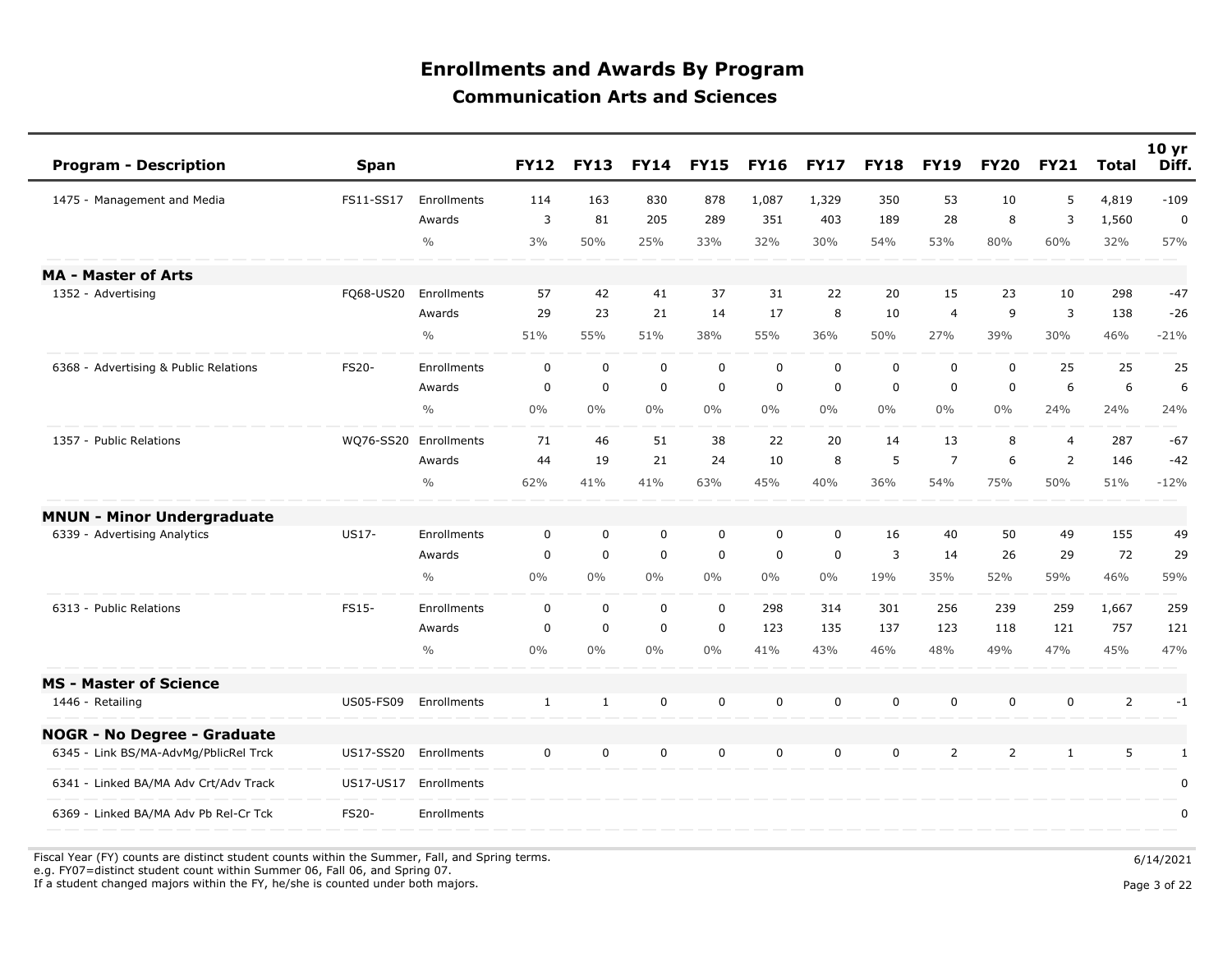| <b>Program - Description</b>               | <b>Span</b>  |               | <b>FY12</b>  | <b>FY13</b>    | <b>FY14</b>  | <b>FY15</b>    | <b>FY16</b>    | <b>FY17</b>    | <b>FY18</b>    | <b>FY19</b>    | <b>FY20</b>    | <b>FY21</b>  | <b>Total</b> | 10 yr<br>Diff. |
|--------------------------------------------|--------------|---------------|--------------|----------------|--------------|----------------|----------------|----------------|----------------|----------------|----------------|--------------|--------------|----------------|
| 1498 - Linked BA/MA Advertising Track      | FS12-SS17    | Enrollments   | 0            | $\mathbf 0$    | $\mathbf{1}$ | 5              | $\overline{4}$ | 2              | 2              | $\mathbf 0$    | 0              | $\mathbf 0$  | 14           | $\pmb{0}$      |
| 6342 - Linked BA/MA-Adv Cr/Public Rel      | US17-SS20    | Enrollments   |              |                |              |                |                |                |                |                |                |              |              | 0              |
| 1499 - Linked BA/MA-Adv/Public Rel         | FS12-SS17    | Enrollments   | 0            | $\mathbf 0$    | $\mathbf{1}$ | $\mathbf{1}$   | 3              | $\overline{2}$ | $\overline{2}$ | $\overline{2}$ | $\mathbf{1}$   | 0            | 12           | $\pmb{0}$      |
| 6340 - Linked BS/MA Adv Mgt/Adv Track      | US17-        | Enrollments   | $\mathbf 0$  | $\mathbf 0$    | $\mathbf 0$  | $\mathbf 0$    | $\mathbf 0$    | $\mathbf 0$    | $\overline{2}$ | $\overline{4}$ | 8              | 6            | 20           | 6              |
| 6370 - Linked BS/MA Adv Pb Rel-Mg Tck      | <b>FS20-</b> | Enrollments   | $\mathbf 0$  | $\mathbf 0$    | $\mathbf 0$  | $\mathbf 0$    | $\mathbf 0$    | $\mathbf 0$    | $\mathbf 0$    | $\mathbf 0$    | 0              | $\mathbf{1}$ | $\mathbf{1}$ | 1              |
| <b>PHD - Doctor of Philosophy</b>          |              |               |              |                |              |                |                |                |                |                |                |              |              |                |
| 1449 - Retailing                           | SS06-FS09    | Enrollments   | 8            | $\overline{7}$ | 3            | 3              | 3              | 3              | $\mathbf{1}$   | $\mathbf{1}$   | 0              | $\mathbf 0$  | 29           | -8             |
|                                            |              | Awards        | $\mathbf{1}$ | 3              | 2            | $\mathbf 0$    | $\mathbf 0$    | $\mathbf{1}$   | $\mathbf{1}$   | $\Omega$       | $\mathbf 0$    | $\Omega$     | 8            | $-1$           |
|                                            |              | $\frac{0}{0}$ | 13%          | 43%            | 67%          | $0\%$          | $0\%$          | 33%            | 100%           | $0\%$          | $0\%$          | $0\%$        | 28%          | $-13%$         |
| <b>SPCU - Specialization Undergraduate</b> |              |               |              |                |              |                |                |                |                |                |                |              |              |                |
| 1458 - Public Relations                    | FS08-US15    | Enrollments   | 209          | 242            | 261          | 295            | 144            | $\mathbf 0$    | 0              | 0              | 0              | $\mathbf 0$  | 1,151        | $-209$         |
|                                            |              | Awards        | 101          | 84             | 110          | 113            | 10             | $\mathbf 0$    | 0              | $\mathbf 0$    | 0              | $\mathbf 0$  | 418          | $-101$         |
|                                            |              | $\frac{0}{0}$ | 48%          | 35%            | 42%          | 38%            | 7%             | $0\%$          | $0\%$          | $0\%$          | $0\%$          | 0%           | 36%          | $-48%$         |
| Communication                              |              |               |              |                |              |                |                |                |                |                |                |              |              |                |
| ADDU - Additional Major Undergraduate      |              |               |              |                |              |                |                |                |                |                |                |              |              |                |
| 1379 - Communication                       | FQ68-        | Enrollments   | 43           | 49             | 52           | 35             | 35             | 31             | 28             | 22             | 25             | 14           | 334          | $-29$          |
|                                            |              | Awards        | 5            | 8              | 8            | $\overline{7}$ | 5              | 9              | 5              | 3              | $\overline{7}$ | 6            | 63           | $\mathbf{1}$   |
|                                            |              | $\frac{0}{0}$ | 12%          | 16%            | 15%          | 20%            | 14%            | 29%            | 18%            | 14%            | 28%            | 43%          | 19%          | 31%            |
| 6375 - Communication Leader & Strategy     | FS20-        | Enrollments   |              |                |              |                |                |                |                |                |                |              |              | 0              |
| <b>BA - Bachelor of Arts</b>               |              |               |              |                |              |                |                |                |                |                |                |              |              |                |
| 1378 - Communication                       | FQ68-        | Enrollments   | 1,145        | 1,149          | 1,107        | 1,093          | 1,038          | 952            | 825            | 826            | 784            | 797          | 9,716        | $-348$         |
|                                            |              | Awards        | 269          | 282            | 268          | 279            | 291            | 278            | 233            | 238            | 178            | 209          | 2,525        | $-60$          |
|                                            |              | $\frac{0}{0}$ | 23%          | 25%            | 24%          | 26%            | 28%            | 29%            | 28%            | 29%            | 23%            | 26%          | 26%          | 3%             |

Fiscal Year (FY) counts are distinct student counts within the Summer, Fall, and Spring terms.  $6/14/2021$  e.g. FY07=distinct student count within Summer 06, Fall 06, and Spring 07. If a student changed majors within the FY, he/she is counted under both majors. Page 4 of 22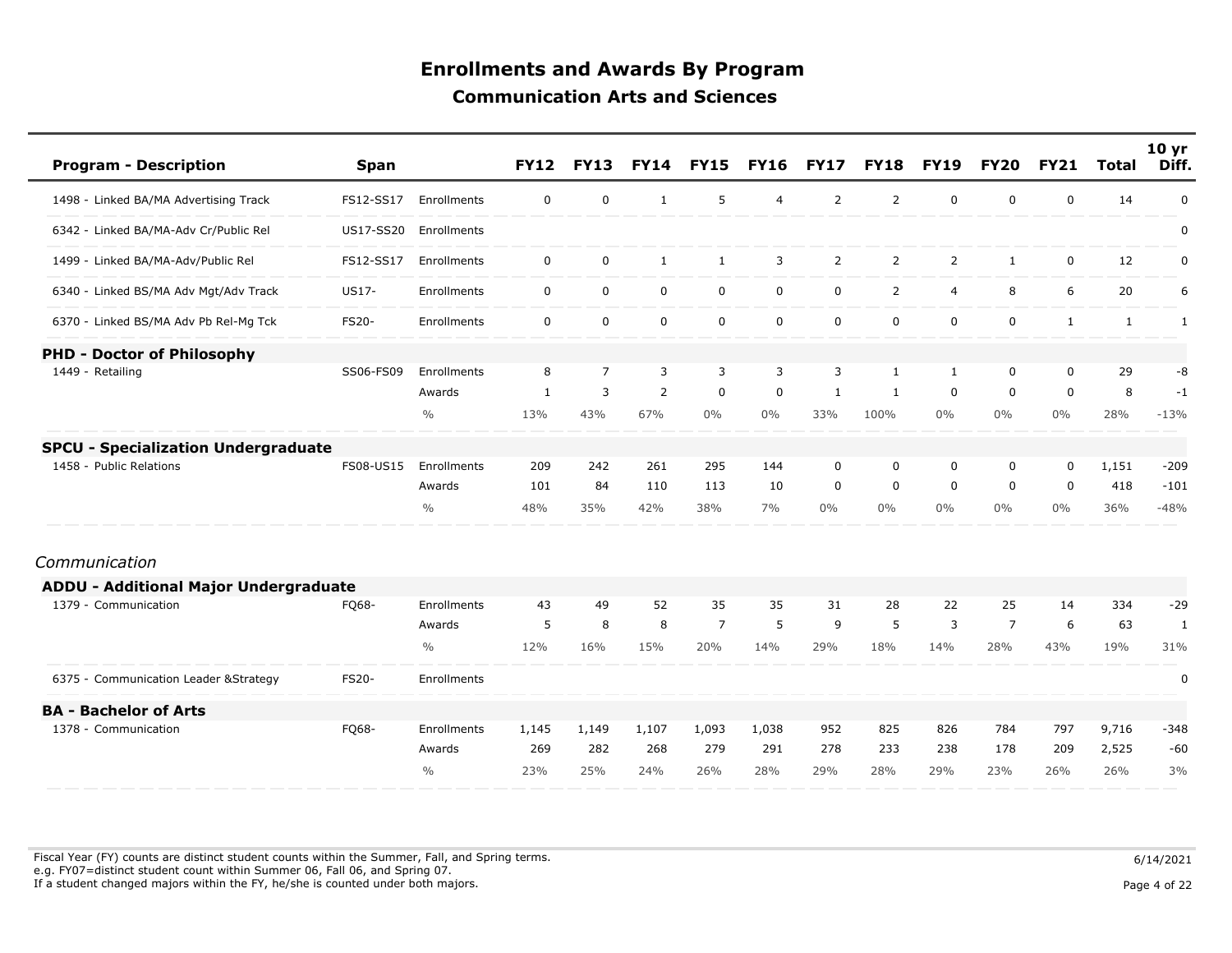| <b>Program - Description</b>                              | <b>Span</b> |               | <b>FY12</b> | <b>FY13</b> | <b>FY14</b> | <b>FY15</b> | <b>FY16</b> | <b>FY17</b> | <b>FY18</b> | <b>FY19</b>    | <b>FY20</b>    | <b>FY21</b>    | Total | 10 <sub>yr</sub><br>Diff. |
|-----------------------------------------------------------|-------------|---------------|-------------|-------------|-------------|-------------|-------------|-------------|-------------|----------------|----------------|----------------|-------|---------------------------|
| 1380 - Communication - Second Degree                      | FQ68-       | Enrollments   | 54          | 46          | 50          | 40          | 33          | 21          | 20          | 12             | 13             | 8              | 297   | $-46$                     |
|                                                           |             | Awards        | 12          | 6           | 11          | 8           | 10          | 6           | 6           | $\overline{4}$ | $\overline{4}$ | 3              | 70    | -9                        |
|                                                           |             | $\frac{0}{0}$ | 22%         | 13%         | 22%         | 20%         | 30%         | 29%         | 30%         | 33%            | 31%            | 38%            | 24%   | 15%                       |
| 6374 - Communication Leader & Strategy                    | FS20-       | Enrollments   | 0           | 0           | $\mathbf 0$ | 0           | $\mathbf 0$ | $\mathbf 0$ | $\mathbf 0$ | 0              | 0              | 22             | 22    | 22                        |
| 6376 - Communication Leader & Strategy -<br>Second Degree | FS20-       | Enrollments   |             |             |             |             |             |             |             |                |                |                |       | $\mathbf 0$               |
| <b>CNCU - Concentration Undergraduate</b>                 |             |               |             |             |             |             |             |             |             |                |                |                |       |                           |
| 6360 - Comm Sci, Analytics & Res Meth                     | FS19-       | Enrollments   | $\mathbf 0$ | $\mathbf 0$ | $\mathbf 0$ | $\mathbf 0$ | $\mathbf 0$ | $\mathbf 0$ | $\mathbf 0$ | $\mathbf 0$    | 12             | $\overline{7}$ | 19    | $\overline{7}$            |
|                                                           |             | Awards        | $\Omega$    | $\mathbf 0$ | $\mathbf 0$ | $\mathbf 0$ | $\mathbf 0$ | $\mathbf 0$ | $\mathbf 0$ | $\mathbf 0$    | $\overline{2}$ | $\mathbf{1}$   | 3     | $\mathbf{1}$              |
|                                                           |             | $\frac{0}{0}$ | $0\%$       | 0%          | 0%          | 0%          | $0\%$       | $0\%$       | $0\%$       | $0\%$          | 17%            | 14%            | 16%   | 14%                       |
| 6361 - Health Communication                               | FS19-       | Enrollments   | $\mathbf 0$ | $\mathbf 0$ | $\mathbf 0$ | $\mathbf 0$ | $\mathbf 0$ | $\mathbf 0$ | $\mathbf 0$ | $\mathbf 0$    | 47             | 61             | 108   | 61                        |
|                                                           |             | Awards        | $\mathbf 0$ | $\mathbf 0$ | $\mathbf 0$ | $\mathbf 0$ | $\mathbf 0$ | $\Omega$    | $\mathbf 0$ | $\mathbf 0$    | 6              | 22             | 28    | 22                        |
|                                                           |             | $\frac{0}{0}$ | $0\%$       | $0\%$       | $0\%$       | $0\%$       | 0%          | $0\%$       | $0\%$       | $0\%$          | 13%            | 36%            | 26%   | 36%                       |
| 6362 - Intercultural Communication                        | FS19-       | Enrollments   | $\mathbf 0$ | $\mathbf 0$ | $\mathbf 0$ | $\mathbf 0$ | $\mathbf 0$ | $\mathbf 0$ | $\mathbf 0$ | $\mathbf 0$    | 43             | 39             | 82    | 39                        |
|                                                           |             | Awards        | 0           | 0           | $\mathbf 0$ | $\mathbf 0$ | $\mathbf 0$ | $\mathbf 0$ | $\mathbf 0$ | $\mathbf 0$    | 14             | 10             | 24    | 10                        |
|                                                           |             | $\frac{0}{0}$ | 0%          | 0%          | $0\%$       | $0\%$       | $0\%$       | $0\%$       | $0\%$       | $0\%$          | 33%            | 26%            | 29%   | 26%                       |
| 6363 - Interpersonal Communication                        | FS19-       | Enrollments   | $\mathbf 0$ | $\mathbf 0$ | $\mathbf 0$ | 0           | $\mathbf 0$ | $\mathbf 0$ | $\mathbf 0$ | $\mathbf 0$    | 108            | 120            | 228   | 120                       |
|                                                           |             | Awards        | 0           | 0           | $\mathbf 0$ | $\mathbf 0$ | $\mathbf 0$ | 0           | $\mathbf 0$ | $\mathbf 0$    | 16             | 47             | 63    | 47                        |
|                                                           |             | $\frac{0}{0}$ | $0\%$       | 0%          | 0%          | 0%          | 0%          | 0%          | $0\%$       | $0\%$          | 15%            | 39%            | 28%   | 39%                       |
| 6364 - Mediated Communication                             | FS19-       | Enrollments   | 0           | 0           | $\mathbf 0$ | 0           | $\mathbf 0$ | $\mathbf 0$ | $\mathbf 0$ | $\mathbf 0$    | 43             | 49             | 92    | 49                        |
|                                                           |             | Awards        | 0           | $\mathbf 0$ | $\mathbf 0$ | $\mathbf 0$ | $\mathbf 0$ | 0           | $\mathbf 0$ | $\mathbf 0$    | 5              | 17             | 22    | 17                        |
|                                                           |             | $\frac{0}{0}$ | $0\%$       | $0\%$       | $0\%$       | $0\%$       | 0%          | $0\%$       | $0\%$       | $0\%$          | 12%            | 35%            | 24%   | 35%                       |
| 6365 - Organizational Communication                       | FS19-       | Enrollments   | 0           | $\mathbf 0$ | $\mathbf 0$ | 0           | $\mathbf 0$ | $\mathbf 0$ | $\mathbf 0$ | $\mathbf 0$    | 102            | 120            | 222   | 120                       |
|                                                           |             | Awards        | $\Omega$    | $\mathbf 0$ | $\mathbf 0$ | $\mathbf 0$ | $\mathbf 0$ | $\mathbf 0$ | $\mathbf 0$ | $\mathbf 0$    | $\overline{7}$ | 42             | 49    | 42                        |
|                                                           |             | $\frac{0}{0}$ | $0\%$       | $0\%$       | 0%          | $0\%$       | 0%          | $0\%$       | 0%          | $0\%$          | 7%             | 35%            | 22%   | 35%                       |

Fiscal Year (FY) counts are distinct student counts within the Summer, Fall, and Spring terms.  $6/14/2021$  e.g. FY07=distinct student count within Summer 06, Fall 06, and Spring 07. If a student changed majors within the FY, he/she is counted under both majors. Page 5 of 22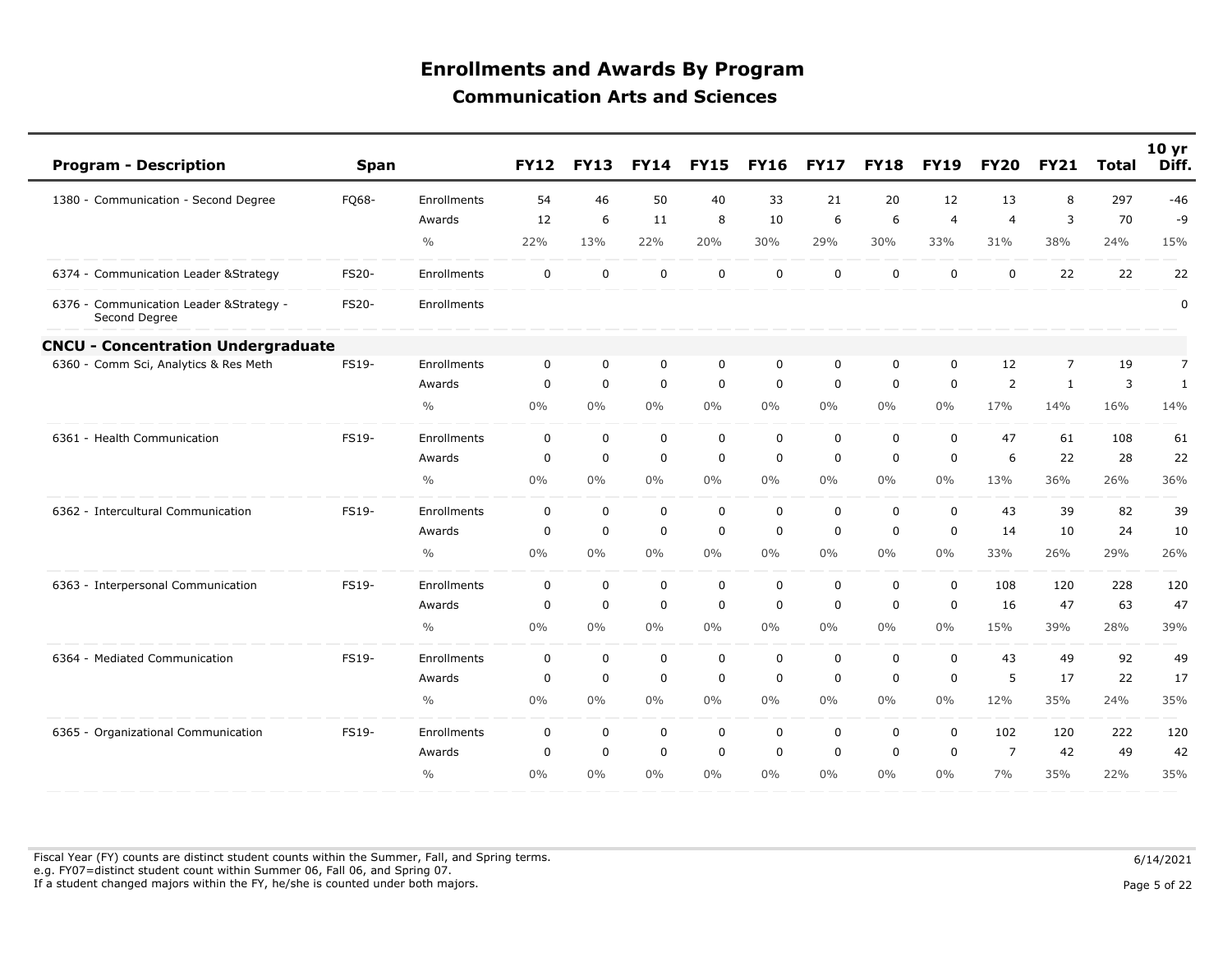| <b>Program - Description</b>                | <b>Span</b>  |                    | <b>FY12</b>  | <b>FY13</b>    |             | <b>FY14 FY15</b> | <b>FY16</b>    | <b>FY17</b>  | <b>FY18</b>  | <b>FY19</b>    | <b>FY20</b> | <b>FY21</b>    | <b>Total</b> | 10 <sub>yr</sub><br>Diff. |
|---------------------------------------------|--------------|--------------------|--------------|----------------|-------------|------------------|----------------|--------------|--------------|----------------|-------------|----------------|--------------|---------------------------|
| 6366 - Social Influence                     | FS19-        | Enrollments        | $\mathbf 0$  | $\mathbf 0$    | $\mathbf 0$ | $\mathbf 0$      | $\mathbf 0$    | $\mathbf 0$  | 0            | $\Omega$       | 37          | 28             | 65           | 28                        |
|                                             |              | Awards             | $\mathbf 0$  | $\mathbf 0$    | $\mathbf 0$ | $\mathbf 0$      | $\mathbf 0$    | $\mathbf 0$  | $\mathbf 0$  | $\mathbf 0$    | 5           | 12             | 17           | 12                        |
|                                             |              | $\frac{0}{0}$      | $0\%$        | $0\%$          | $0\%$       | $0\%$            | $0\%$          | $0\%$        | $0\%$        | 0%             | 14%         | 43%            | 26%          | 43%                       |
| <b>MA - Master of Arts</b>                  |              |                    |              |                |             |                  |                |              |              |                |             |                |              |                           |
| 1376 - Communication                        | FQ68-        | <b>Enrollments</b> | 34           | 41             | 32          | 25               | 22             | 19           | 20           | 20             | 22          | 21             | 256          | $-13$                     |
|                                             |              | Awards             | 11           | 16             | 20          | 9                | 10             | 6            | 10           | 3              | 9           | $\overline{7}$ | 101          | $-4$                      |
|                                             |              | $\frac{0}{0}$      | 32%          | 39%            | 63%         | 36%              | 45%            | 32%          | 50%          | 15%            | 41%         | 33%            | 39%          | $1\%$                     |
| MJK2 - Teaching Mjr K-12 Endorsement        |              |                    |              |                |             |                  |                |              |              |                |             |                |              |                           |
| 1402 - Speech Correction                    | FQ68-        | Enrollments        | 34           | 18             | 9           | $\overline{4}$   | $\mathbf{1}$   | 2            | $\mathbf{1}$ | $\Omega$       | $\Omega$    | $\Omega$       | 69           | $-34$                     |
| <b>MNEL - Teaching Mnr Elem Endorsement</b> |              |                    |              |                |             |                  |                |              |              |                |             |                |              |                           |
| 1390 - Communication                        | F068-SS11    | Enrollments        | $\mathbf 0$  | $\overline{2}$ | $\mathbf 0$ | $\mathbf 0$      | $\mathbf{1}$   | $\mathbf{1}$ | $\mathbf{1}$ | $\mathbf 0$    | 0           | $\mathbf 0$    | 5            | $\pmb{0}$                 |
| <b>MNUN - Minor Undergraduate</b>           |              |                    |              |                |             |                  |                |              |              |                |             |                |              |                           |
| 6320 - Sales Leadership                     | <b>FS15-</b> | Enrollments        | $\Omega$     | 0              | 0           | $\mathbf 0$      | 154            | 139          | 150          | 163            | 180         | 165            | 951          | 165                       |
|                                             |              | Awards             | $\mathbf{0}$ | $\mathbf 0$    | $\mathbf 0$ | $\mathbf 0$      | 66             | 57           | 53           | 50             | 51          | 64             | 341          | 64                        |
|                                             |              | $\frac{0}{0}$      | $0\%$        | $0\%$          | $0\%$       | $0\%$            | 43%            | 41%          | 35%          | 31%            | 28%         | 39%            | 36%          | 39%                       |
| <b>NOGR - No Degree - Graduate</b>          |              |                    |              |                |             |                  |                |              |              |                |             |                |              |                           |
| 1476 - Link BA/MA Communication Track       | FS11-        | Enrollments        | $\mathbf 0$  | 2              | 5           | 10               | 10             | 10           | 11           | $\overline{7}$ | 8           | 6              | 69           | 6                         |
| <b>PHD - Doctor of Philosophy</b>           |              |                    |              |                |             |                  |                |              |              |                |             |                |              |                           |
| 1377 - Communication                        | FQ68-        | Enrollments        | 30           | 32             | 29          | 28               | 29             | 31           | 35           | 36             | 33          | 32             | 315          | 2                         |
|                                             |              | Awards             | 5            | 8              | 5           | 6                | $\overline{4}$ | 3            | 3            | 5              | 5           | 8              | 52           | 3                         |
|                                             |              | $\frac{0}{0}$      | 17%          | 25%            | 17%         | 21%              | 14%            | 10%          | 9%           | 14%            | 15%         | 25%            | 17%          | 8%                        |
| <b>SPCG - Specialization Graduate</b>       |              |                    |              |                |             |                  |                |              |              |                |             |                |              |                           |
| 6323 - Nonprofit Fundraising                | US16-        | <b>Enrollments</b> | 0            | 0              | 0           | $\mathbf 0$      | $\mathbf 0$    | 5            | 9            | 5              | 6           | 6              | 31           | 6                         |
|                                             |              | Awards             | $\Omega$     | $\mathbf 0$    | $\mathbf 0$ | $\mathbf 0$      | $\mathbf 0$    | 3            | 6            | $\mathbf 0$    | 2           | 3              | 14           | 3                         |
|                                             |              | 0/0                | 0%           | $0\%$          | $0\%$       | $0\%$            | $0\%$          | 60%          | 67%          | $0\%$          | 33%         | 50%            | 45%          | 50%                       |

Fiscal Year (FY) counts are distinct student counts within the Summer, Fall, and Spring terms.  $6/14/2021$  e.g. FY07=distinct student count within Summer 06, Fall 06, and Spring 07. If a student changed majors within the FY, he/she is counted under both majors. Page 6 of 22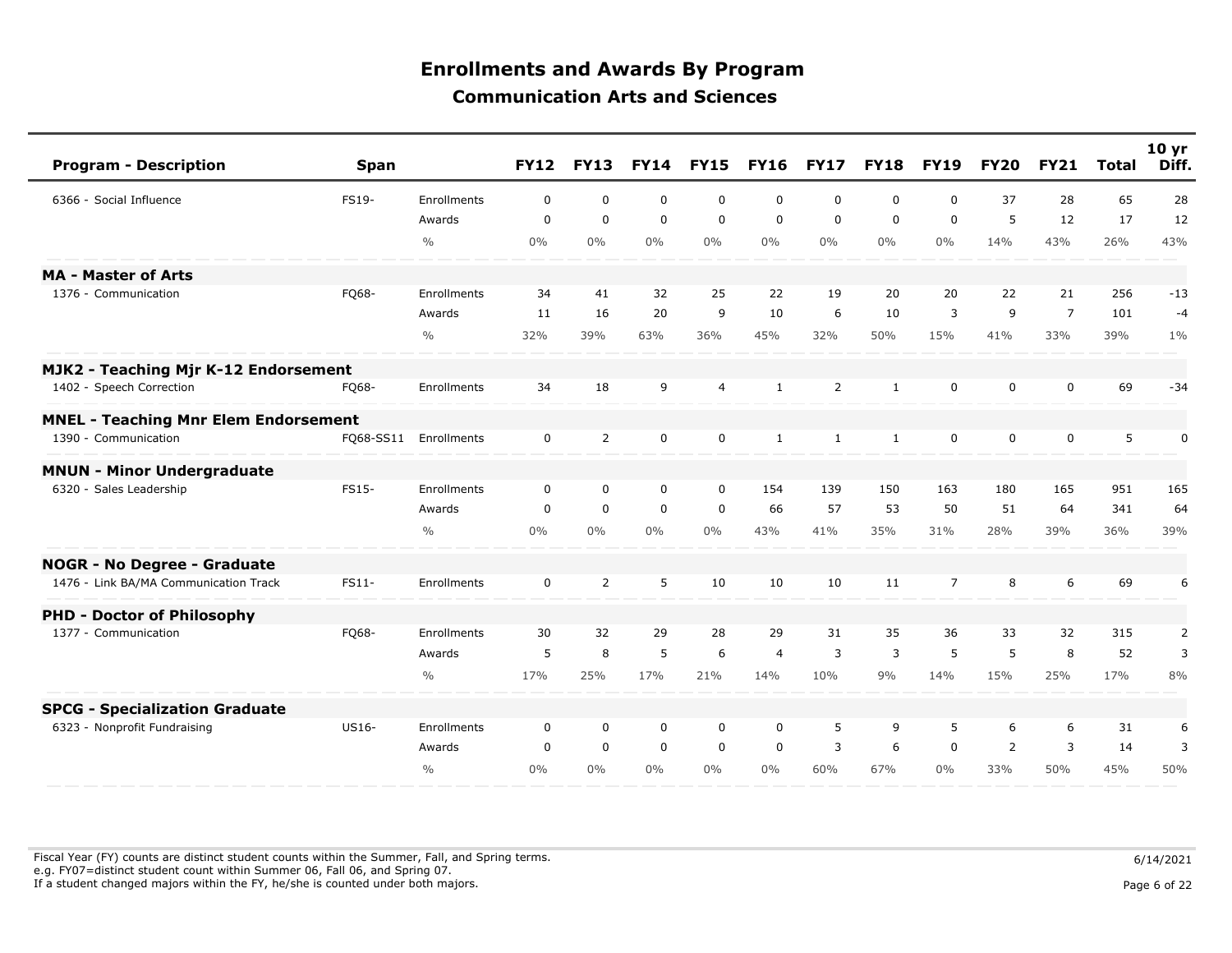| <b>Program - Description</b>               | <b>Span</b>  |               | <b>FY12</b> | <b>FY13</b> | <b>FY14</b>    | <b>FY15</b> | <b>FY16</b> | <b>FY17</b> | <b>FY18</b>    | <b>FY19</b>    | <b>FY20</b> | <b>FY21</b> | <b>Total</b>   | 10 <sub>yr</sub><br>Diff. |
|--------------------------------------------|--------------|---------------|-------------|-------------|----------------|-------------|-------------|-------------|----------------|----------------|-------------|-------------|----------------|---------------------------|
| <b>SPCU - Specialization Undergraduate</b> |              |               |             |             |                |             |             |             |                |                |             |             |                |                           |
| 1470 - Sales Communication                 | FS08-US15    | Enrollments   | 115         | 76          | 91             | 120         | 55          | $\mathbf 0$ | $\mathbf 0$    | 0              | 0           | $\mathbf 0$ | 457            | $-115$                    |
|                                            |              | Awards        | 57          | 42          | 33             | 51          | 9           | $\mathbf 0$ | 0              | $\mathbf 0$    | 0           | $\mathbf 0$ | 192            | $-57$                     |
|                                            |              | $\frac{0}{0}$ | 50%         | 55%         | 36%            | 43%         | 16%         | $0\%$       | $0\%$          | $0\%$          | $0\%$       | $0\%$       | 42%            | $-50%$                    |
| Communication Arts & Sciences Dean         |              |               |             |             |                |             |             |             |                |                |             |             |                |                           |
| <b>GRC2 - Graduate Certificate Program</b> |              |               |             |             |                |             |             |             |                |                |             |             |                |                           |
| 6357 - Digital Media                       | <b>FS18-</b> | Enrollments   | 0           | 0           | 0              | $\mathbf 0$ | 0           | 0           | 0              | 46             | 47          | 33          | 126            | 33                        |
|                                            |              | Awards        | $\mathbf 0$ | $\mathbf 0$ | $\mathbf 0$    | $\mathbf 0$ | $\mathbf 0$ | $\mathbf 0$ | $\mathbf 0$    | 25             | 26          | 26          | 77             | 26                        |
|                                            |              | $\frac{0}{0}$ | $0\%$       | $0\%$       | $0\%$          | $0\%$       | $0\%$       | $0\%$       | $0\%$          | 54%            | 55%         | 79%         | 61%            | 79%                       |
| 6358 - Media Analytics                     | <b>FS18-</b> | Enrollments   | $\mathbf 0$ | $\mathbf 0$ | $\mathbf 0$    | $\mathbf 0$ | $\mathbf 0$ | $\mathbf 0$ | $\mathbf 0$    | $\overline{7}$ | 15          | 11          | 33             | 11                        |
|                                            |              | Awards        | $\mathbf 0$ | $\mathbf 0$ | $\mathbf 0$    | $\mathbf 0$ | $\mathbf 0$ | $\mathbf 0$ | 0              | $\mathbf{1}$   | 6           | 9           | 16             | 9                         |
|                                            |              | $\frac{0}{0}$ | $0\%$       | $0\%$       | $0\%$          | $0\%$       | $0\%$       | $0\%$       | $0\%$          | 14%            | 40%         | 82%         | 48%            | 82%                       |
| 6359 - Organizational Comm Leadership      | <b>FS18-</b> | Enrollments   | $\mathbf 0$ | $\mathbf 0$ | $\mathbf 0$    | $\mathbf 0$ | $\mathbf 0$ | $\mathbf 0$ | $\mathbf 0$    | 20             | 23          | 15          | 58             | 15                        |
|                                            |              | Awards        | $\mathbf 0$ | $\mathbf 0$ | $\mathbf 0$    | 0           | $\mathbf 0$ | $\mathbf 0$ | 0              | 12             | 13          | 13          | 38             | 13                        |
|                                            |              | $\frac{0}{0}$ | $0\%$       | $0\%$       | $0\%$          | $0\%$       | $0\%$       | $0\%$       | $0\%$          | 60%            | 57%         | 87%         | 66%            | 87%                       |
| <b>GRC4 - University Grad Certificate</b>  |              |               |             |             |                |             |             |             |                |                |             |             |                |                           |
| 6305 - College Teach-Communications        | SS13-FS16    | Enrollments   | $\mathbf 0$ | $\mathbf 0$ | 3              | 1           | 0           | $\mathbf 0$ | 0              | $\mathbf 0$    | 0           | $\mathbf 0$ | $\overline{4}$ | 0                         |
|                                            |              | Awards        | $\mathbf 0$ | $\mathbf 0$ | $\overline{2}$ | 2           | $\mathbf 0$ | $\mathbf 0$ | $\mathbf 0$    | $\mathbf 0$    | 0           | $\mathbf 0$ | $\overline{4}$ | $\mathbf 0$               |
|                                            |              | $\frac{0}{0}$ | $0\%$       | $0\%$       | 67%            | 200%        | $0\%$       | $0\%$       | $0\%$          | $0\%$          | $0\%$       | $0\%$       | 100%           | $0\%$                     |
| 6330 - College Teaching-Communication      | SS13-        | Enrollments   | $\mathbf 0$ | $\mathbf 0$ | $\mathbf 0$    | $\mathbf 0$ | $\mathbf 0$ | $\mathbf 0$ | $\mathbf{1}$   | $\mathbf 0$    | 0           | $\mathbf 0$ | $\mathbf{1}$   | 0                         |
|                                            |              | Awards        | 0           | 0           | $\mathbf 0$    | 0           | $\mathbf 0$ | 0           | $\mathbf{1}$   | 0              | 0           | 0           | $\mathbf{1}$   | $\mathbf 0$               |
|                                            |              | $\frac{0}{0}$ | $0\%$       | $0\%$       | $0\%$          | $0\%$       | $0\%$       | $0\%$       | 100%           | $0\%$          | $0\%$       | $0\%$       | 100%           | $0\%$                     |
| <b>MA - Master of Arts</b>                 |              |               |             |             |                |             |             |             |                |                |             |             |                |                           |
| 1473 - Health and Risk Communication       | FS10-        | Enrollments   | 31          | 26          | 18             | 11          | 11          | 13          | 16             | 13             | 10          | 19          | 168            | $-12$                     |
|                                            |              | Awards        | 11          | 13          | 10             | 5           | 6           | 4           | $\overline{7}$ | $\overline{7}$ | 1           | 6           | 70             | $-5$                      |
|                                            |              | $\frac{0}{0}$ | 35%         | 50%         | 56%            | 45%         | 55%         | 31%         | 44%            | 54%            | 10%         | 32%         | 42%            | $-4%$                     |

Fiscal Year (FY) counts are distinct student counts within the Summer, Fall, and Spring terms.  $6/14/2021$ 

e.g. FY07=distinct student count within Summer 06, Fall 06, and Spring 07.

If a student changed majors within the FY, he/she is counted under both majors. Page 7 of 22

Page 7 of 22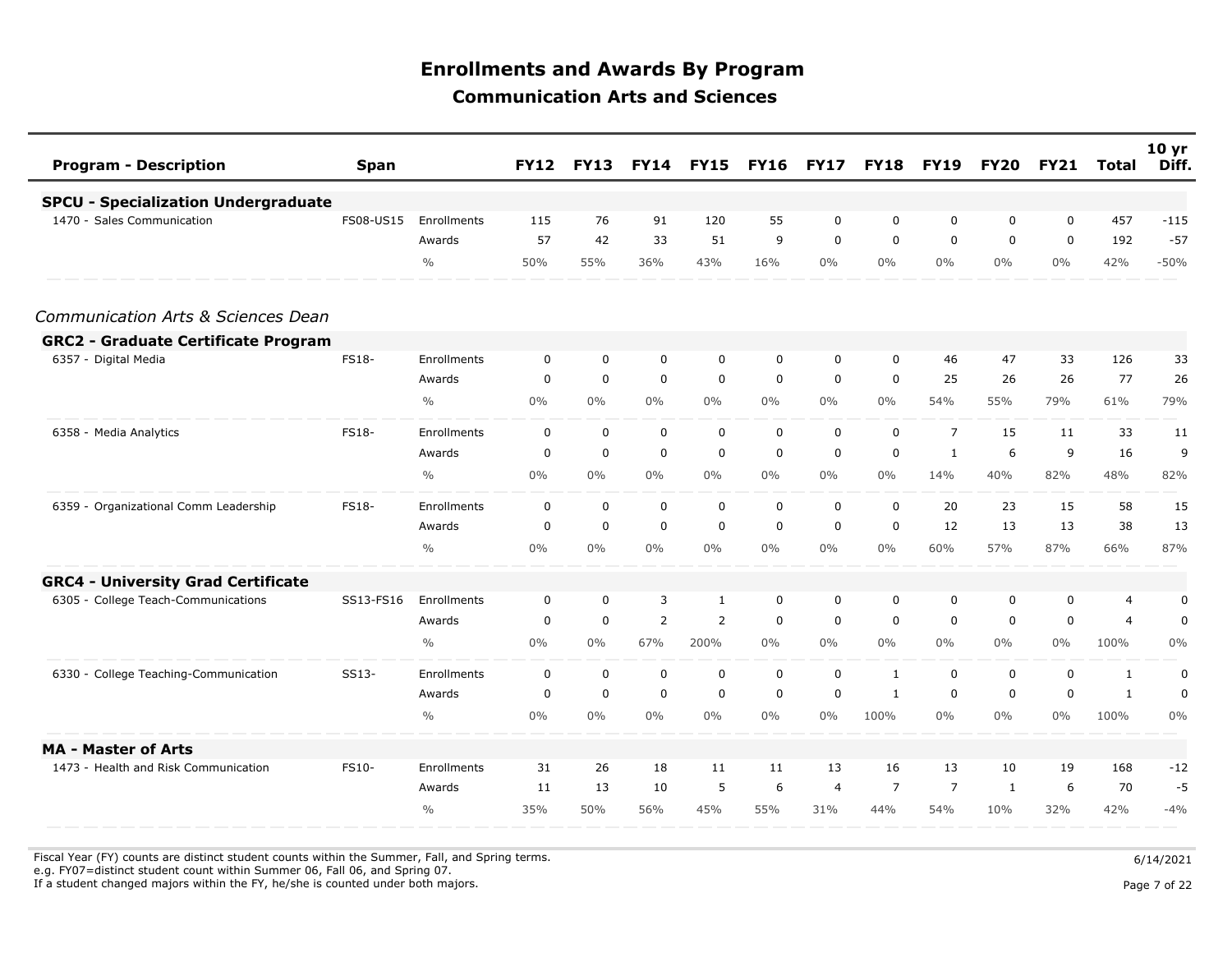| <b>Program - Description</b>          | <b>Span</b> |                    | <b>FY12</b>  | <b>FY13</b>    | <b>FY14</b>    | <b>FY15</b>    | <b>FY16</b>      | <b>FY17</b>    | <b>FY18</b> | <b>FY19</b>    | <b>FY20</b>    | <b>FY21</b>    | <b>Total</b> | 10 <sub>yr</sub><br>Diff. |
|---------------------------------------|-------------|--------------------|--------------|----------------|----------------|----------------|------------------|----------------|-------------|----------------|----------------|----------------|--------------|---------------------------|
| 6328 - Strategic Communication        | FS16-       | <b>Enrollments</b> | 0            | $\mathbf 0$    | 0              | $\mathbf 0$    | $\mathbf 0$      | 19             | 77          | 122            | 146            | 139            | 503          | 139                       |
|                                       |             | Awards             | $\mathbf 0$  | $\mathbf 0$    | $\mathbf 0$    | $\mathbf 0$    | $\mathbf 0$      | $\mathbf 0$    | 2           | 36             | 47             | 43             | 128          | 43                        |
|                                       |             | $\frac{0}{0}$      | 0%           | 0%             | 0%             | $0\%$          | $0\%$            | $0\%$          | 3%          | 30%            | 32%            | 31%            | 25%          | 31%                       |
| <b>NOGR - No Degree - Graduate</b>    |             |                    |              |                |                |                |                  |                |             |                |                |                |              |                           |
| 6343 - Link BA/MA AdvCr/Hlth&Rsk Trck | US17-US17   | Enrollments        |              |                |                |                |                  |                |             |                |                |                |              | 0                         |
| 6307 - Link BA/MA Com/Hlth&RskCm Trck | SS14-       | Enrollments        | $\mathbf 0$  | $\mathbf 0$    | $\overline{2}$ | 3              | $\overline{4}$   | $\overline{4}$ | 3           | $\mathbf{1}$   | $\mathbf 0$    | $\overline{2}$ | 19           | 2                         |
| 6308 - Link BA/MA Jrn/Hlth&RskCm Trck | SS14-US14   | Enrollments        |              |                |                |                |                  |                |             |                |                |                |              | 0                         |
| 6309 - Link BA/MA Med/Hlth&RskCm Trck | SS14-US14   | Enrollments        |              |                |                |                |                  |                |             |                |                |                |              | $\mathbf 0$               |
| 6344 - Link BS/MA AdvMg/Hlth&Rsk Trck | US17-US17   | Enrollments        |              |                |                |                |                  |                |             |                |                |                |              | 0                         |
| 6310 - Link BS/MA Med/Hlth&RsKCm Trck | SS14-US14   | Enrollments        |              |                |                |                |                  |                |             |                |                |                |              | $\pmb{0}$                 |
| 6306 - Linked BA/MA Adv/Hlth&Risk Com | SS14-SS17   | Enrollments        |              |                |                |                |                  |                |             |                |                |                |              | 0                         |
| <b>PHD - Doctor of Philosophy</b>     |             |                    |              |                |                |                |                  |                |             |                |                |                |              |                           |
| 1372 - Comm Arts & Sci-Mass Media     | FQ75-US05   | Enrollments        | $\mathbf{1}$ | $\mathbf 0$    | $\mathbf 0$    | $\mathbf 0$    | $\mathbf 0$      | 0              | $\mathbf 0$ | $\mathbf 0$    | $\mathbf 0$    | $\mathbf 0$    | $\mathbf{1}$ | $-1$                      |
|                                       |             | Awards             | 1            | $\mathbf 0$    | $\mathbf 0$    | $\mathbf 0$    | $\mathbf 0$      | $\mathbf 0$    | $\mathbf 0$ | $\mathbf 0$    | $\mathbf 0$    | 0              | $\mathbf{1}$ | $-1$                      |
|                                       |             | $\frac{0}{0}$      | 100%         | $0\%$          | 0%             | $0\%$          | 0%               | $0\%$          | $0\%$       | $0\%$          | $0\%$          | $0\%$          | 100%         | $-100%$                   |
| 1447 - Comm Arts&Sci-Media&Info Stdys | FS05-FS12   | Enrollments        | 64           | 70             | 59             | 49             | 36               | 29             | 18          | 10             | $\overline{4}$ | 3              | 342          | $-61$                     |
|                                       |             | Awards             | 6            | $\overline{7}$ | 10             | 10             | 5                | 9              | 9           | $\overline{2}$ | $\mathbf{1}$   | $\overline{2}$ | 61           | $-4$                      |
|                                       |             | $\frac{0}{0}$      | 9%           | 10%            | 17%            | 20%            | 14%              | 31%            | 50%         | 20%            | 25%            | 67%            | 18%          | 57%                       |
| 6322 - Information and Media          | FS16-       | Enrollments        | $\mathbf 0$  | $\mathbf 0$    | $\mathbf 0$    | $\mathbf 0$    | $\boldsymbol{0}$ | 16             | 21          | 32             | 36             | 41             | 146          | 41                        |
|                                       |             | Awards             | 0            | $\mathbf 0$    | $\mathbf 0$    | $\mathbf 0$    | $\mathbf 0$      | $\mathbf 0$    | $\mathbf 0$ | 1              | 2              | 6              | 9            | 6                         |
|                                       |             | $\frac{0}{0}$      | 0%           | $0\%$          | 0%             | $0\%$          | $0\%$            | $0\%$          | $0\%$       | 3%             | 6%             | 15%            | 6%           | 15%                       |
| 1500 - Media and Information Studies  | SS13-US16   | Enrollments        | 0            | 0              | 11             | 23             | 34               | 34             | 32          | 27             | 16             | 5              | 182          | 5                         |
|                                       |             | Awards             | 0            | $\mathbf 0$    | $\mathbf 0$    | $\overline{2}$ | $\mathbf 0$      | 1              | 5           | 10             | $\overline{7}$ | $\overline{2}$ | 27           | $\overline{2}$            |
|                                       |             | $\frac{0}{0}$      | 0%           | $0\%$          | $0\%$          | 9%             | $0\%$            | 3%             | 16%         | 37%            | 44%            | 40%            | 15%          | 40%                       |

Fiscal Year (FY) counts are distinct student counts within the Summer, Fall, and Spring terms.  $6/14/2021$  e.g. FY07=distinct student count within Summer 06, Fall 06, and Spring 07. If a student changed majors within the FY, he/she is counted under both majors. Page 8 of 22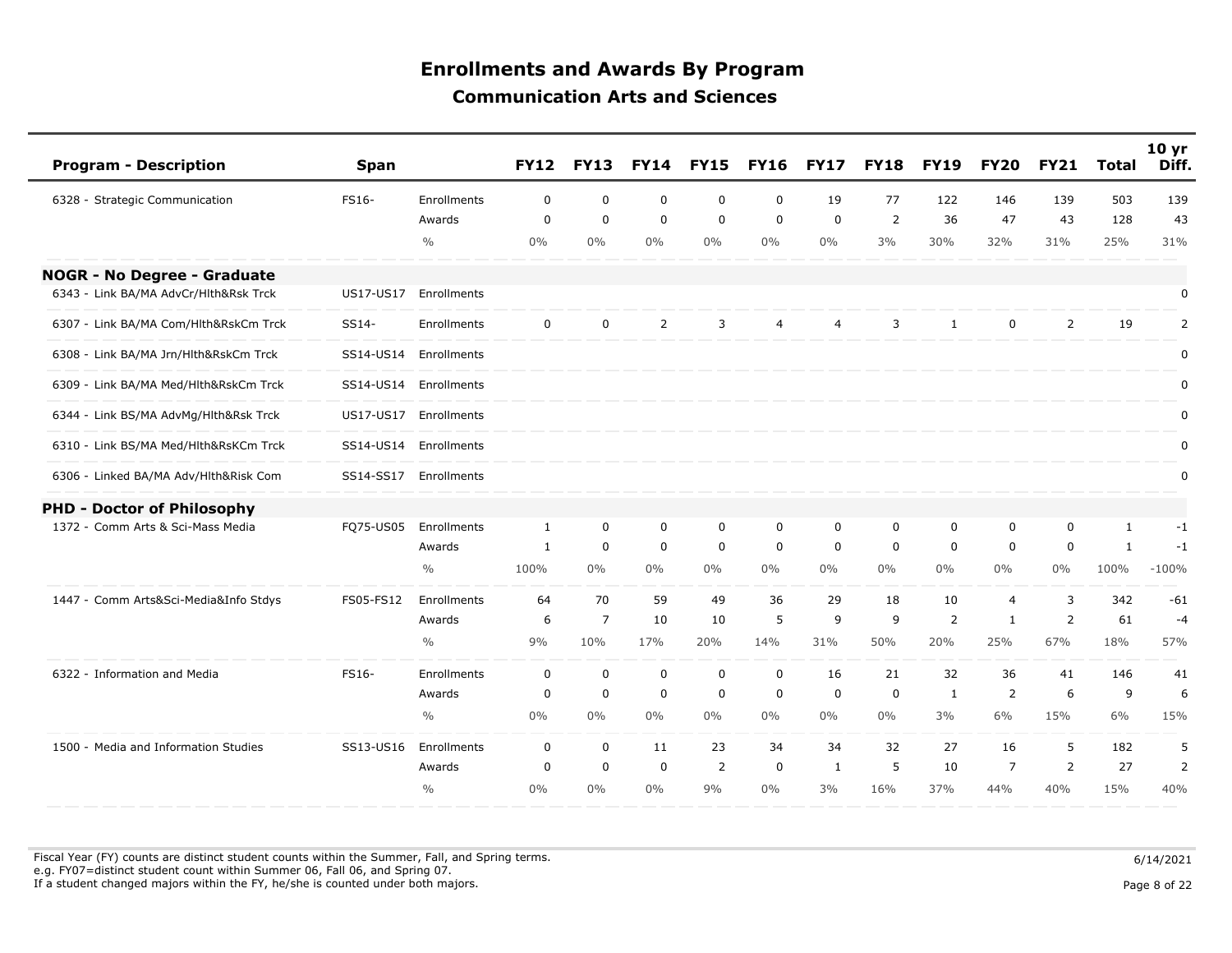| <b>Program - Description</b>                            | <b>Span</b> |               | <b>FY12</b>    | <b>FY13</b>  |                | <b>FY14 FY15</b> | <b>FY16</b>    | <b>FY17</b> | <b>FY18</b> | <b>FY19</b>  | <b>FY20</b> | <b>FY21</b> | Total          | 10 <sub>yr</sub><br>Diff. |
|---------------------------------------------------------|-------------|---------------|----------------|--------------|----------------|------------------|----------------|-------------|-------------|--------------|-------------|-------------|----------------|---------------------------|
| <b>SPCG - Specialization Graduate</b>                   |             |               |                |              |                |                  |                |             |             |              |             |             |                |                           |
| 6311 - Media and Information Studies                    | FS14-       | Enrollments   | $\Omega$       | $\Omega$     | $\mathbf 0$    | 1                | $\overline{2}$ | 2           | $\mathbf 0$ | 0            | $\Omega$    | $\Omega$    | 5              | 0                         |
|                                                         |             | Awards        | 0              | $\mathbf 0$  | $\mathbf 0$    | $\mathbf 0$      | $\mathbf 0$    | 1           | 0           | $\mathbf 0$  | 0           | $\mathbf 0$ | $\mathbf{1}$   | $\mathbf 0$               |
|                                                         |             | $\frac{0}{0}$ | $0\%$          | $0\%$        | $0\%$          | $0\%$            | $0\%$          | 50%         | $0\%$       | $0\%$        | $0\%$       | 0%          | 20%            | 0%                        |
| 6312 - Media and Information Studies                    | FS14-       | Enrollments   |                |              |                |                  |                |             |             |              |             |             |                | 0                         |
| <b>SPCU - Specialization Undergraduate</b>              |             |               |                |              |                |                  |                |             |             |              |             |             |                |                           |
| 1492 - Design                                           | FS11-US15   | Enrollments   | 43             | 80           | 104            | 105              | 58             | 23          | 5           | $\mathbf 0$  | 0           | $\mathbf 0$ | 418            | $-43$                     |
|                                                         |             | Awards        | 0              | 6            | 21             | 37               | 31             | 15          | 4           | $\mathbf 0$  | 0           | $\mathbf 0$ | 114            | $\mathbf 0$               |
|                                                         |             | $\frac{0}{0}$ | $0\%$          | 8%           | 20%            | 35%              | 53%            | 65%         | 80%         | $0\%$        | $0\%$       | $0\%$       | 27%            | 0%                        |
| 1435 - Public Relations                                 | SS00-US08   | Enrollments   | $\overline{2}$ | $\mathbf{1}$ | $\mathbf{1}$   | $\mathbf 0$      | $\mathbf 0$    | $\mathbf 0$ | $\mathbf 0$ | 0            | 0           | $\mathbf 0$ | 4              | $-2$                      |
| Communicative Sciences & Disorders                      |             |               |                |              |                |                  |                |             |             |              |             |             |                |                           |
| <b>ADDU - Additional Major Undergraduate</b>            |             |               |                |              |                |                  |                |             |             |              |             |             |                |                           |
| 1451 - Communicative Sci & Disorders                    | FS06-FS09   | Enrollments   | $\overline{2}$ | $\mathbf{1}$ | $\mathbf 0$    | 0                | $\Omega$       | $\Omega$    | $\Omega$    | 0            | 0           | $\Omega$    | 3              | $-2$                      |
|                                                         |             | Awards        | 1              | $\mathbf{1}$ | $\mathbf 0$    | $\mathbf 0$      | $\mathbf 0$    | $\mathbf 0$ | $\mathbf 0$ | $\mathbf 0$  | $\mathbf 0$ | $\mathbf 0$ | $\overline{2}$ | $-1$                      |
|                                                         |             | $\frac{0}{0}$ | 50%            | 100%         | $0\%$          | $0\%$            | $0\%$          | $0\%$       | $0\%$       | $0\%$        | $0\%$       | 0%          | 67%            | $-50%$                    |
| <b>BA - Bachelor of Arts</b>                            |             |               |                |              |                |                  |                |             |             |              |             |             |                |                           |
| 1364 - Audiology and Speech Sciences - Second<br>Degree | FQ68-US06   | Enrollments   | $\mathbf 0$    | $\mathbf 0$  | $\mathbf 0$    | $\mathbf{1}$     | $\mathbf 0$    | $\Omega$    | $\mathbf 0$ | $\mathbf{1}$ | 0           | $\Omega$    | 2              | 0                         |
| 1450 - Communicative Sci & Disorders                    | FS06-FS09   | Enrollments   | 135            | 47           | $\overline{3}$ | $\mathbf 0$      | $\mathbf 0$    | $\mathbf 0$ | $\mathbf 0$ | $\mathbf 0$  | 0           | $\mathbf 0$ | 185            | $-135$                    |
|                                                         |             | Awards        | 84             | 43           | 3              | $\mathbf 0$      | $\mathbf 0$    | $\mathbf 0$ | $\mathbf 0$ | $\mathbf 0$  | 0           | $\mathbf 0$ | 130            | $-84$                     |
|                                                         |             | $\frac{0}{0}$ | 62%            | 91%          | 100%           | $0\%$            | $0\%$          | $0\%$       | $0\%$       | $0\%$        | $0\%$       | $0\%$       | 70%            | $-62%$                    |
| 1452 - Communicative Sci & Disorders - Second<br>Degree | FS06-FS09   | Enrollments   | 3              | $\mathbf{1}$ | $\mathbf 0$    | $\mathsf{O}$     | $\mathbf 0$    | $\mathbf 0$ | $\mathbf 0$ | 0            | 0           | $\mathbf 0$ | 4              | $-3$                      |
|                                                         |             | Awards        | 2              | 1            | $\mathbf 0$    | $\mathbf 0$      | $\mathbf 0$    | $\mathbf 0$ | $\mathbf 0$ | $\mathbf 0$  | 0           | $\mathbf 0$ | 3              | $-2$                      |
|                                                         |             | $\frac{0}{0}$ | 67%            | 100%         | $0\%$          | $0\%$            | $0\%$          | $0\%$       | $0\%$       | $0\%$        | $0\%$       | $0\%$       | 75%            | $-67%$                    |

Fiscal Year (FY) counts are distinct student counts within the Summer, Fall, and Spring terms.  $6/14/2021$  e.g. FY07=distinct student count within Summer 06, Fall 06, and Spring 07. If a student changed majors within the FY, he/she is counted under both majors. Page 9 of 22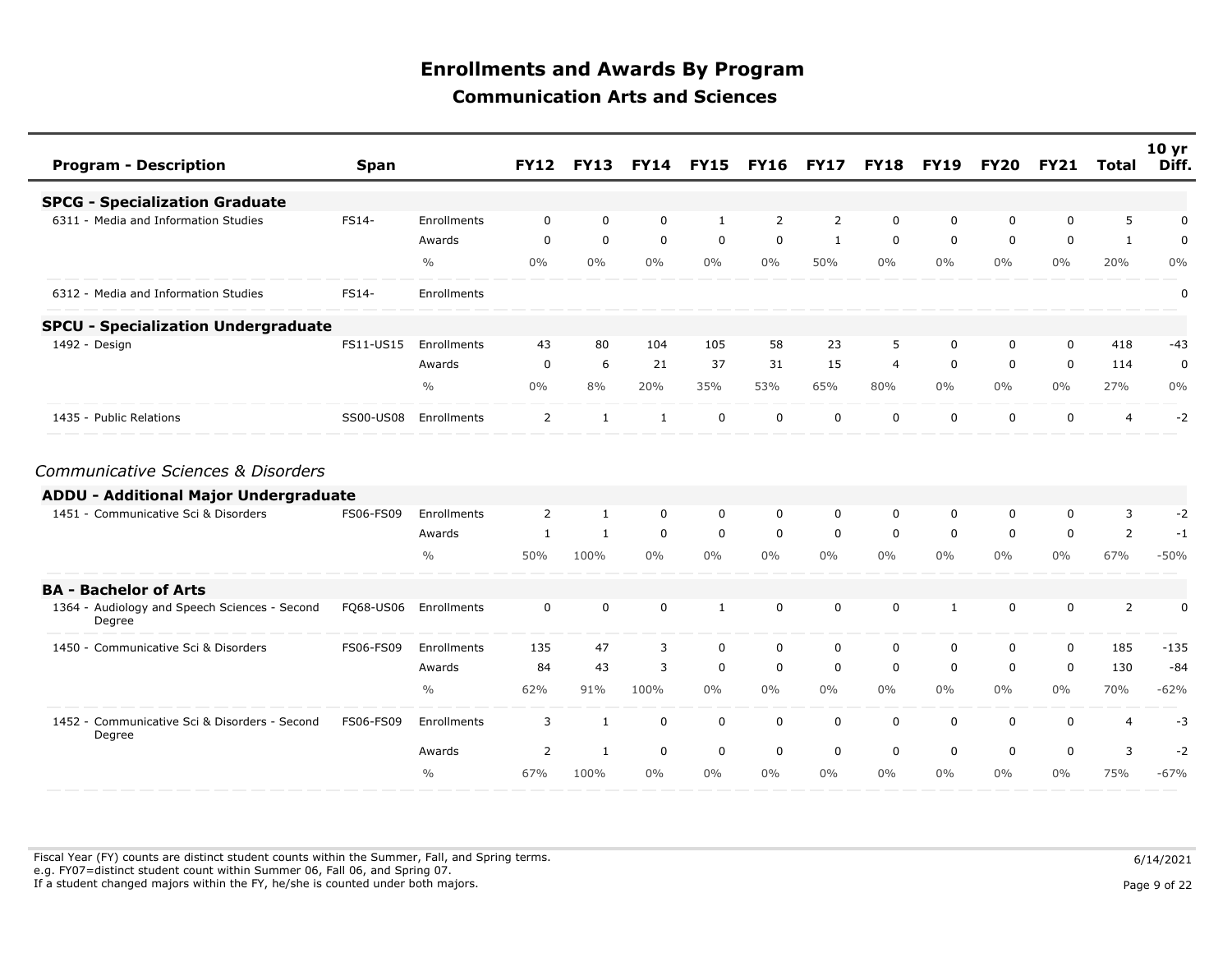| <b>Program - Description</b>                 | <b>Span</b>  |               | <b>FY12</b>  | <b>FY13</b>  | <b>FY14</b> | <b>FY15</b> | <b>FY16</b> | <b>FY17</b>    | <b>FY18</b> | <b>FY19</b> | <b>FY20</b>    | <b>FY21</b>  | <b>Total</b>   | 10 <sub>yr</sub><br>Diff. |
|----------------------------------------------|--------------|---------------|--------------|--------------|-------------|-------------|-------------|----------------|-------------|-------------|----------------|--------------|----------------|---------------------------|
| <b>MA - Master of Arts</b>                   |              |               |              |              |             |             |             |                |             |             |                |              |                |                           |
| 1453 - Communicative Sci & Disorders         | <b>FS06-</b> | Enrollments   | 62           | 62           | 65          | 64          | 64          | 66             | 64          | 62          | 62             | 65           | 636            | 3                         |
|                                              |              | Awards        | 30           | 28           | 34          | 31          | 30          | 32             | 32          | 31          | 30             | 29           | 307            | $-1$                      |
|                                              |              | $\frac{0}{0}$ | 48%          | 45%          | 52%         | 48%         | 47%         | 48%            | 50%         | 50%         | 48%            | 45%          | 48%            | $-4%$                     |
| <b>MNUN - Minor Undergraduate</b>            |              |               |              |              |             |             |             |                |             |             |                |              |                |                           |
| 6321 - Communicative Sci & Disorders         | <b>FS15-</b> | Enrollments   | $\mathbf 0$  | $\mathbf 0$  | $\mathbf 0$ | $\mathbf 0$ | 96          | 126            | 133         | 155         | 172            | 149          | 831            | 149                       |
|                                              |              | Awards        | $\mathbf 0$  | $\mathbf 0$  | $\mathbf 0$ | $\mathbf 0$ | 18          | 42             | 28          | 31          | 44             | 51           | 214            | 51                        |
|                                              |              | $\frac{0}{0}$ | $0\%$        | $0\%$        | $0\%$       | $0\%$       | 19%         | 33%            | 21%         | 20%         | 26%            | 34%          | 26%            | 34%                       |
| <b>NOGR - No Degree - Graduate</b>           |              |               |              |              |             |             |             |                |             |             |                |              |                |                           |
| 1436 - Audiology Tracking                    | SS03-US15    | Enrollments   |              |              |             |             |             |                |             |             |                |              |                | 0                         |
| 1437 - Audiology Tracking                    | SS03-US15    | Enrollments   |              |              |             |             |             |                |             |             |                |              |                | 0                         |
| <b>PHD - Doctor of Philosophy</b>            |              |               |              |              |             |             |             |                |             |             |                |              |                |                           |
| 1454 - Communicative Sci & Disorders         | <b>FS06-</b> | Enrollments   | $\mathbf 0$  | 2            | 2           | 4           | 6           | 8              | 12          | 13          | 13             | 6            | 66             | 6                         |
|                                              |              | Awards        | $\mathbf 0$  | $\mathbf 0$  | $\mathbf 0$ | $\mathbf 0$ | $\mathbf 0$ | 1              | 0           | 0           | $\overline{4}$ | 3            | 8              | 3                         |
|                                              |              | $\frac{0}{0}$ | $0\%$        | $0\%$        | $0\%$       | $0\%$       | $0\%$       | 13%            | $0\%$       | $0\%$       | 31%            | 50%          | 12%            | 50%                       |
| Department of Media and Information          |              |               |              |              |             |             |             |                |             |             |                |              |                |                           |
| <b>ADDU - Additional Major Undergraduate</b> |              |               |              |              |             |             |             |                |             |             |                |              |                |                           |
| 6378 - Games and Interactive Media           | <b>FS20-</b> | Enrollments   | $\mathbf 0$  | $\mathbf 0$  | $\mathbf 0$ | $\mathbf 0$ | $\mathbf 0$ | $\mathbf 0$    | $\mathbf 0$ | $\mathbf 0$ | 0              | $\mathbf{1}$ | $\mathbf{1}$   | $\mathbf{1}$              |
| 6381 - Information Science                   | <b>FS20-</b> | Enrollments   | $\mathbf 0$  | $\mathbf 0$  | $\mathbf 0$ | $\mathbf 0$ | $\mathbf 0$ | $\mathbf 0$    | $\mathbf 0$ | $\mathbf 0$ | 0              | 1            | $\mathbf{1}$   | 1                         |
| 1461 - Media and Communication Tech          | FS08-FS11    | Enrollments   | $\mathbf{1}$ | $\mathbf{1}$ | $\mathbf 0$ | $\mathbf 0$ | $\mathbf 0$ | $\mathbf 0$    | $\mathbf 0$ | $\mathbf 0$ | 0              | $\mathbf 0$  | $\overline{2}$ | $-1$                      |
|                                              |              | Awards        | 0            | $\mathbf{1}$ | $\mathbf 0$ | $\mathbf 0$ | 0           | $\mathbf 0$    | 0           | 0           | 0              | $\mathbf 0$  | 1              | 0                         |
|                                              |              | $\frac{0}{0}$ | $0\%$        | 100%         | $0\%$       | $0\%$       | $0\%$       | $0\%$          | $0\%$       | $0\%$       | $0\%$          | $0\%$        | 50%            | 0%                        |
| 1478 - Media and Information                 | FS11-US21    | Enrollments   | 8            | 20           | 31          | 24          | 23          | 27             | 34          | 39          | 39             | 27           | 272            | 19                        |
|                                              |              | Awards        | $\mathbf 0$  | $\mathbf 0$  | 4           | 1           | 3           | $\overline{4}$ | 5           | 3           | 8              | 5            | 33             | 5                         |
|                                              |              | $\frac{0}{0}$ | $0\%$        | $0\%$        | 13%         | 4%          | 13%         | 15%            | 15%         | 8%          | 21%            | 19%          | 12%            | 19%                       |

Fiscal Year (FY) counts are distinct student counts within the Summer, Fall, and Spring terms.  $6/14/2021$ 

e.g. FY07=distinct student count within Summer 06, Fall 06, and Spring 07.

If a student changed majors within the FY, he/she is counted under both majors. Page 10 of 22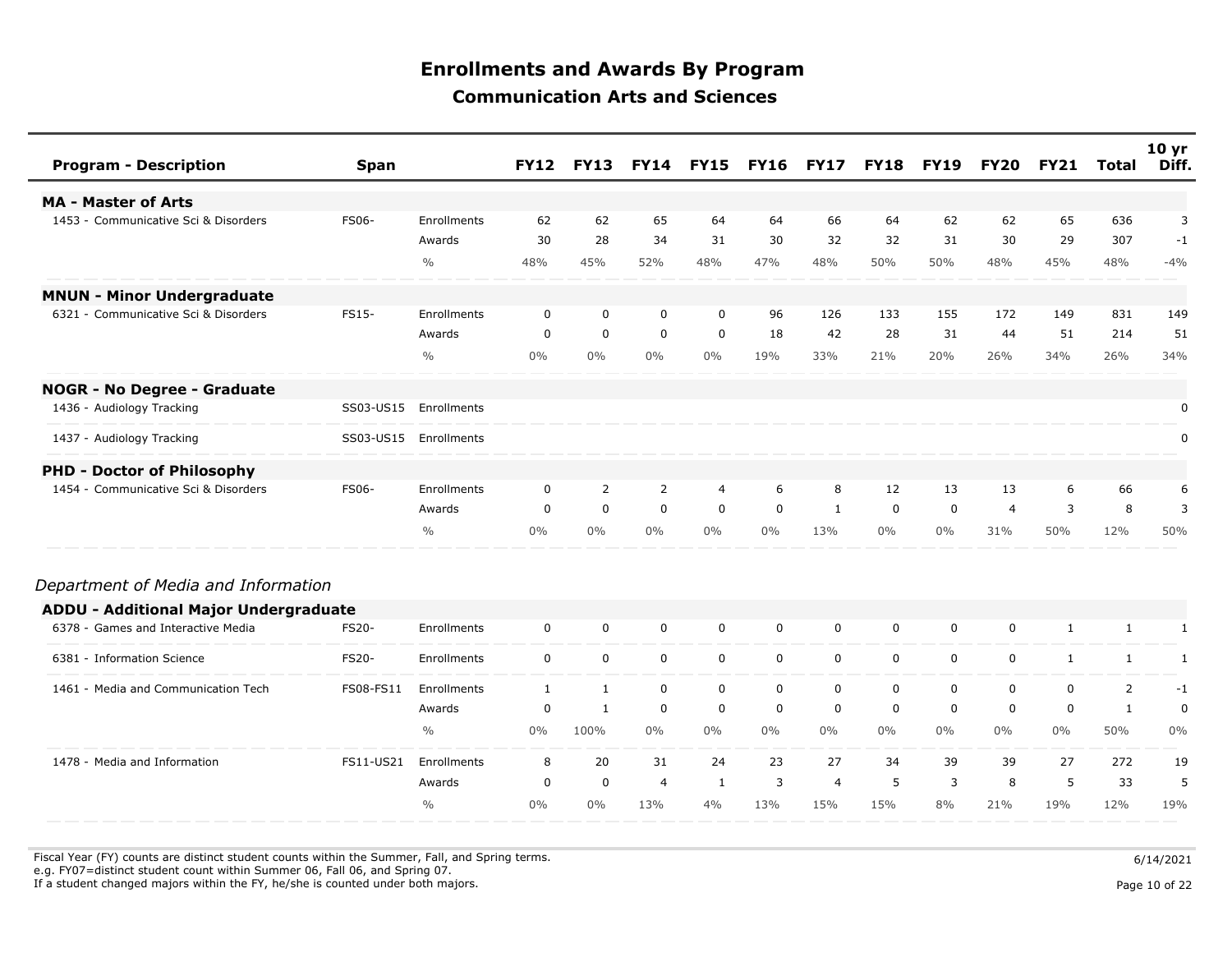| <b>Program - Description</b>                          | <b>Span</b>  |               | <b>FY12</b> | <b>FY13</b>    | <b>FY14</b>    | <b>FY15</b>    | <b>FY16</b>    | <b>FY17</b>    | <b>FY18</b>    | <b>FY19</b> | <b>FY20</b> | <b>FY21</b>    | <b>Total</b>   | 10 <sub>yr</sub><br>Diff. |
|-------------------------------------------------------|--------------|---------------|-------------|----------------|----------------|----------------|----------------|----------------|----------------|-------------|-------------|----------------|----------------|---------------------------|
| 1466 - Media Arts and Technology                      | FS08-FS11    | Enrollments   | 11          | 5              | $\overline{2}$ | $\mathbf 0$    | $\Omega$       | $\mathbf 0$    | $\mathbf 0$    | $\mathbf 0$ | $\Omega$    | $\Omega$       | 18             | $-11$                     |
|                                                       |              | Awards        | 3           | $\overline{2}$ | $\mathbf 0$    | $\mathbf 0$    | $\mathbf 0$    | $\mathbf 0$    | $\mathbf 0$    | $\mathbf 0$ | $\Omega$    | $\mathbf{0}$   | 5              | $-3$                      |
|                                                       |              | $\frac{0}{0}$ | 27%         | 40%            | 0%             | $0\%$          | 0%             | $0\%$          | $0\%$          | $0\%$       | $0\%$       | $0\%$          | 28%            | $-27%$                    |
| 1423 - Telecommunication                              | FQ75-US04    | Enrollments   | $\mathbf 0$ | $\mathbf 0$    | $\mathbf 0$    | $\mathbf 0$    | $\mathbf 0$    | $\mathbf 0$    | $\mathbf 0$    | $\mathbf 0$ | $\mathbf 0$ | $\mathbf{1}$   | $\mathbf{1}$   | 1                         |
| <b>BA - Bachelor of Arts</b>                          |              |               |             |                |                |                |                |                |                |             |             |                |                |                           |
| 6377 - Games and Interactive Media                    | <b>FS20-</b> | Enrollments   | 0           | 0              | 0              | 0              | 0              | 0              | 0              | 0           | 0           | 98             | 98             | 98                        |
|                                                       |              | Awards        | $\mathbf 0$ | $\mathbf 0$    | $\mathbf 0$    | $\mathbf 0$    | $\mathbf 0$    | $\mathbf 0$    | $\mathbf 0$    | $\mathbf 0$ | $\mathbf 0$ | 5              | 5              | 5                         |
|                                                       |              | $\frac{0}{0}$ | $0\%$       | $0\%$          | 0%             | $0\%$          | $0\%$          | $0\%$          | $0\%$          | $0\%$       | $0\%$       | $5\%$          | 5%             | 5%                        |
| 6379 - Games and Interactive Media - Second<br>Degree | FS20-        | Enrollments   | 0           | 0              | $\mathsf 0$    | $\mathbf 0$    | $\mathbf 0$    | $\mathbf 0$    | $\mathbf 0$    | $\mathbf 0$ | $\mathbf 0$ | $\overline{2}$ | $\overline{2}$ | 2                         |
| 6380 - Information Science                            | <b>FS20-</b> | Enrollments   | $\mathbf 0$ | $\mathbf 0$    | $\mathbf 0$    | $\mathbf 0$    | $\mathbf 0$    | $\mathbf 0$    | $\mathbf 0$    | $\mathbf 0$ | $\mathbf 0$ | 69             | 69             | 69                        |
|                                                       |              | Awards        | 0           | $\mathbf 0$    | $\mathbf 0$    | $\mathbf 0$    | $\mathbf 0$    | $\mathbf 0$    | $\mathbf 0$    | $\mathbf 0$ | $\mathbf 0$ | $\overline{7}$ | $\overline{7}$ | $\overline{7}$            |
|                                                       |              | $\frac{0}{0}$ | $0\%$       | $0\%$          | $0\%$          | $0\%$          | 0%             | $0\%$          | $0\%$          | $0\%$       | $0\%$       | 10%            | 10%            | 10%                       |
| 6382 - Information Science - Second Degree            | <b>FS20-</b> | Enrollments   | $\mathbf 0$ | $\mathbf 0$    | $\mathbf 0$    | $\mathbf 0$    | $\mathbf 0$    | $\mathbf 0$    | $\mathbf 0$    | $\mathbf 0$ | $\mathbf 0$ | $\mathbf{1}$   | $\mathbf{1}$   | $\mathbf{1}$              |
| 1477 - Media and Information                          | FS11-SS22    | Enrollments   | 330         | 510            | 641            | 656            | 719            | 787            | 943            | 1,061       | 1,131       | 933            | 7,711          | 603                       |
|                                                       |              | Awards        | 0           | 18             | 103            | 121            | 176            | 160            | 176            | 200         | 238         | 294            | 1,486          | 294                       |
|                                                       |              | $\frac{0}{0}$ | $0\%$       | 4%             | 16%            | 18%            | 24%            | 20%            | 19%            | 19%         | 21%         | 32%            | 19%            | 32%                       |
| 1479 - Media and Information - Second Degree          | FS11-US21    | Enrollments   | 21          | 36             | 57             | 74             | 64             | 71             | 47             | 43          | 37          | 30             | 480            | 9                         |
|                                                       |              | Awards        | 0           | 3              | 3              | $\overline{4}$ | 11             | $\overline{7}$ | $\overline{4}$ | 13          | 9           | 10             | 64             | 10                        |
|                                                       |              | $\frac{0}{0}$ | $0\%$       | 8%             | 5%             | 5%             | 17%            | 10%            | 9%             | 30%         | 24%         | 33%            | 13%            | 33%                       |
| 1465 - Media Arts and Technology                      | FS08-FS11    | Enrollments   | 436         | 216            | 61             | 10             | 6              | $\mathbf 0$    | $\mathbf 0$    | $\mathbf 0$ | $\mathbf 0$ | $\mathbf 0$    | 729            | $-436$                    |
|                                                       |              | Awards        | 125         | 135            | 45             | $\overline{4}$ | $\overline{4}$ | $\mathbf 0$    | $\mathbf 0$    | $\mathbf 0$ | $\mathbf 0$ | $\mathbf 0$    | 313            | $-125$                    |
|                                                       |              | $\frac{0}{0}$ | 29%         | 63%            | 74%            | 40%            | 67%            | $0\%$          | $0\%$          | $0\%$       | $0\%$       | $0\%$          | 43%            | $-29%$                    |
| 1467 - Media Arts and Technology - Second<br>Degree   | FS08-FS11    | Enrollments   | 48          | 23             | 9              | $\mathbf{1}$   | $\mathbf 0$    | $\mathbf 0$    | $\mathbf 0$    | $\mathbf 0$ | $\mathbf 0$ | $\mathbf 0$    | 81             | $-48$                     |
|                                                       |              | Awards        | 15          | 9              | $\overline{7}$ | 1              | $\mathbf 0$    | $\mathbf 0$    | $\mathbf 0$    | $\mathbf 0$ | $\mathbf 0$ | $\mathbf 0$    | 32             | $-15$                     |
|                                                       |              | $\frac{0}{0}$ | 31%         | 39%            | 78%            | 100%           | 0%             | $0\%$          | $0\%$          | $0\%$       | $0\%$       | $0\%$          | 40%            | $-31%$                    |

Fiscal Year (FY) counts are distinct student counts within the Summer, Fall, and Spring terms.  $6/14/2021$ 

e.g. FY07=distinct student count within Summer 06, Fall 06, and Spring 07.

If a student changed majors within the FY, he/she is counted under both majors. Page 11 of 22

Page 11 of 22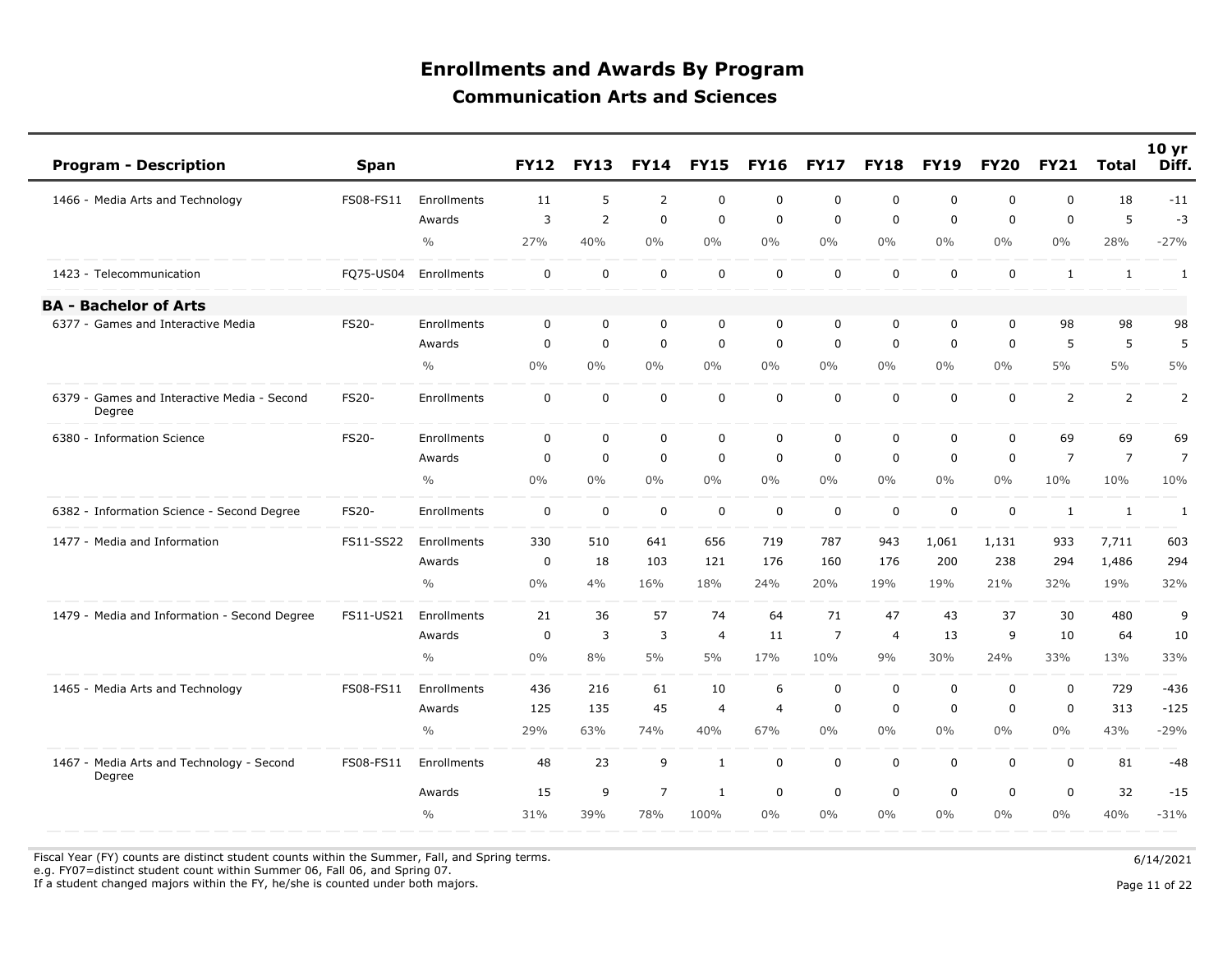| <b>Program - Description</b>                             | <b>Span</b>      |                    | <b>FY12</b>    | <b>FY13</b>    | <b>FY14</b>    | <b>FY15</b>    | <b>FY16</b>    | <b>FY17</b>    | <b>FY18</b> | <b>FY19</b>    | <b>FY20</b>    | <b>FY21</b>  | <b>Total</b>   | 10 yr<br>Diff. |
|----------------------------------------------------------|------------------|--------------------|----------------|----------------|----------------|----------------|----------------|----------------|-------------|----------------|----------------|--------------|----------------|----------------|
| 1439 - Telecomm, Info Studies & Media                    | <b>FS04-US08</b> | Enrollments        | $\overline{2}$ | $\Omega$       | $\Omega$       | $\mathbf 0$    | $\mathbf 0$    | $\mathbf 0$    | $\mathbf 0$ | $\Omega$       | $\Omega$       | $\mathbf{0}$ | $\overline{2}$ | $-2$           |
|                                                          |                  | Awards             | $\overline{2}$ | $\mathbf 0$    | $\Omega$       | $\mathbf 0$    | $\mathbf 0$    | $\mathbf 0$    | $\mathbf 0$ | $\mathbf 0$    | $\Omega$       | $\mathbf 0$  | $\overline{2}$ | $-2$           |
|                                                          |                  | $\frac{0}{0}$      | 100%           | $0\%$          | 0%             | $0\%$          | 0%             | $0\%$          | $0\%$       | $0\%$          | $0\%$          | $0\%$        | 100%           | $-100%$        |
| 1441 - Telecomm, Info Studies & Media - Second<br>Degree | FS04-US08        | <b>Enrollments</b> | $\mathbf{1}$   | $\mathbf 0$    | $\mathbf 0$    | $\mathbf 0$    | $\mathbf 0$    | $\mathbf 0$    | $\mathbf 0$ | $\mathbf 0$    | $\mathbf 0$    | $\mathbf 0$  | $\mathbf{1}$   | $-1$           |
|                                                          |                  | Awards             | 1              | $\mathbf 0$    | $\mathbf 0$    | $\mathbf 0$    | $\mathbf 0$    | $\mathbf 0$    | $\mathbf 0$ | $\mathbf 0$    | $\mathbf 0$    | $\mathbf 0$  | $\mathbf{1}$   | $-1$           |
|                                                          |                  | $\frac{0}{0}$      | 100%           | 0%             | 0%             | $0\%$          | 0%             | $0\%$          | $0\%$       | $0\%$          | $0\%$          | $0\%$        | 100%           | $-100%$        |
| <b>BS - Bachelor of Science</b>                          |                  |                    |                |                |                |                |                |                |             |                |                |              |                |                |
| 1460 - Media and Communication Tech                      | FS08-FS11        | Enrollments        | 146            | 70             | 16             | $\overline{2}$ | $\mathbf{0}$   | $\Omega$       | $\mathbf 0$ | $\mathbf 0$    | $\Omega$       | $\mathbf{0}$ | 234            | $-146$         |
|                                                          |                  | Awards             | 56             | 52             | 11             | $\overline{4}$ | $\mathbf{1}$   | $\mathbf 0$    | $\mathbf 0$ | $\mathbf 0$    | $\mathbf{0}$   | $\mathbf{0}$ | 124            | $-56$          |
|                                                          |                  | $\frac{0}{0}$      | 38%            | 74%            | 69%            | 200%           | 0%             | $0\%$          | $0\%$       | $0\%$          | $0\%$          | $0\%$        | 53%            | $-38%$         |
| 1462 - Media and Communication Tech - Second<br>Degree   | FS08-FS11        | Enrollments        | 9              | 5              | $\mathbf{1}$   | $\mathbf{1}$   | $\mathbf 0$    | $\mathbf 0$    | $\mathbf 0$ | $\mathbf 0$    | $\mathbf 0$    | $\mathbf 0$  | 16             | -9             |
|                                                          |                  | Awards             | $\overline{4}$ | $\overline{4}$ | $\mathbf 0$    | 1              | $\mathbf 0$    | $\mathbf 0$    | $\mathbf 0$ | $\mathbf 0$    | $\mathbf{0}$   | $\mathbf 0$  | 9              | $-4$           |
|                                                          |                  | $\frac{0}{0}$      | 44%            | 80%            | 0%             | 100%           | $0\%$          | $0\%$          | $0\%$       | $0\%$          | $0\%$          | $0\%$        | 56%            | $-44%$         |
| 1480 - Media and Information                             | FS11-US16        | Enrollments        | 97             | 215            | 268            | 293            | 269            | 139            | 49          | 8              | $\overline{2}$ | 0            | 1,340          | $-97$          |
|                                                          |                  | Awards             | $\mathbf 0$    | 10             | 40             | 64             | 66             | 70             | 36          | 9              | 2              | $\mathbf 0$  | 297            | $\mathbf 0$    |
|                                                          |                  | $\frac{0}{0}$      | $0\%$          | 5%             | 15%            | 22%            | 25%            | 50%            | 73%         | 113%           | 100%           | $0\%$        | 22%            | 0%             |
| 1481 - Media and Information - Second Degree             | FS11-US16        | <b>Enrollments</b> | $\overline{4}$ | 16             | 17             | 17             | 20             | 6              | $\mathbf 0$ | $\mathbf 0$    | $\mathbf{0}$   | $\mathbf 0$  | 80             | $-4$           |
|                                                          |                  | Awards             | $\mathbf 0$    | $\mathbf{1}$   | 3              | $\mathbf 0$    | 5              | $\overline{3}$ | $\mathbf 0$ | $\mathbf 0$    | $\mathbf 0$    | $\mathbf 0$  | 12             | $\mathbf 0$    |
|                                                          |                  | $\frac{0}{0}$      | $0\%$          | 6%             | 18%            | 0%             | 25%            | 50%            | $0\%$       | $0\%$          | $0\%$          | $0\%$        | 15%            | 0%             |
| <b>CNCG - Concentration Graduate</b>                     |                  |                    |                |                |                |                |                |                |             |                |                |              |                |                |
| 6303 - Human Computer Interaction                        | FS12-SS18        | Enrollments        | $\mathbf 0$    | 11             | 14             | 15             | 21             | 28             | 18          | 6              | $\overline{2}$ | $\mathbf 0$  | 115            | 0              |
|                                                          |                  | Awards             | $\mathbf 0$    | $\overline{4}$ | $\overline{4}$ | 8              | $\overline{4}$ | 10             | 11          | $\overline{4}$ | 1              | $\mathbf{1}$ | 47             | $\mathbf{1}$   |
|                                                          |                  | $\frac{0}{0}$      | $0\%$          | 36%            | 29%            | 53%            | 19%            | 36%            | 61%         | 67%            | 50%            | $0\%$        | 41%            | $0\%$          |
| 6304 - Media & Information Management                    | FS12-SS18        | Enrollments        | $\mathbf 0$    | 6              | 11             | 15             | 21             | 21             | 10          | $\overline{2}$ | $\mathbf{1}$   | $\mathbf 0$  | 87             | $\pmb{0}$      |
|                                                          |                  | Awards             | $\mathbf 0$    | $\mathbf 0$    | $\mathbf{1}$   | 2              | $\overline{4}$ | 11             | 8           | 2              | $\mathbf{1}$   | $\mathbf 0$  | 29             | $\pmb{0}$      |
|                                                          |                  | $\frac{0}{0}$      | 0%             | $0\%$          | 9%             | 13%            | 19%            | 52%            | 80%         | 100%           | 100%           | $0\%$        | 33%            | 0%             |

Fiscal Year (FY) counts are distinct student counts within the Summer, Fall, and Spring terms.  $6/14/2021$ 

e.g. FY07=distinct student count within Summer 06, Fall 06, and Spring 07.

If a student changed majors within the FY, he/she is counted under both majors. Page 12 of 22 page 12 of 22 page 12 of 22 page 12 of 22 page 12 of 22 page 12 of 22 page 12 of 22 page 12 of 22 page 12 of 22 page 12 of 22 pa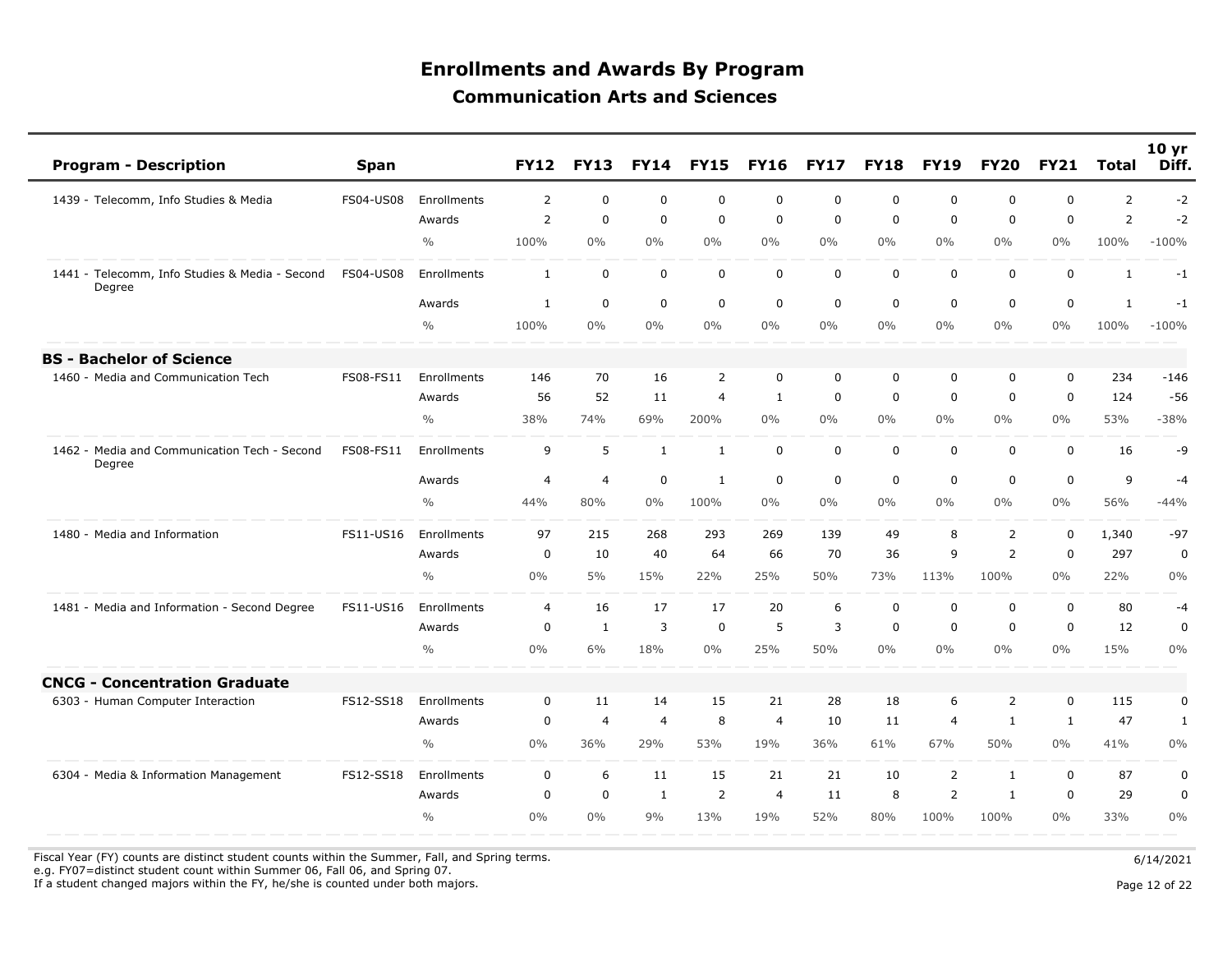| <b>Program - Description</b>               | <b>Span</b>  |                    | <b>FY12</b>    | <b>FY13</b> | <b>FY14</b>  | <b>FY15</b>    | <b>FY16</b>    | <b>FY17</b> | <b>FY18</b> | <b>FY19</b> | <b>FY20</b> | <b>FY21</b>  | Total | 10 <sub>yr</sub><br>Diff. |
|--------------------------------------------|--------------|--------------------|----------------|-------------|--------------|----------------|----------------|-------------|-------------|-------------|-------------|--------------|-------|---------------------------|
| <b>CNCU - Concentration Undergraduate</b>  |              |                    |                |             |              |                |                |             |             |             |             |              |       |                           |
| 6325 - Film and Media Production           | FS16-US21    | Enrollments        | $\mathbf 0$    | $\mathbf 0$ | 0            | $\mathbf 0$    | $\mathbf 0$    | 65          | 95          | 117         | 141         | 122          | 540   | 122                       |
|                                            |              | Awards             | $\Omega$       | $\Omega$    | $\mathbf 0$  | $\mathbf 0$    | $\Omega$       | $\Omega$    | 8           | 27          | 44          | 42           | 121   | 42                        |
|                                            |              | $\frac{0}{0}$      | 0%             | 0%          | $0\%$        | $0\%$          | $0\%$          | $0\%$       | 8%          | 23%         | 31%         | 34%          | 22%   | 34%                       |
| 6326 - Game&Interactive Media Design       | FS16-US21    | <b>Enrollments</b> | 0              | $\mathbf 0$ | $\mathbf 0$  | $\mathbf 0$    | $\Omega$       | 41          | 59          | 77          | 102         | 68           | 347   | 68                        |
|                                            |              | Awards             | $\mathbf 0$    | $\mathbf 0$ | $\mathbf 0$  | $\mathbf 0$    | 0              | $\mathbf 0$ | 1           | 14          | 27          | 11           | 53    | 11                        |
|                                            |              | $\frac{0}{0}$      | 0%             | $0\%$       | 0%           | $0\%$          | $0\%$          | $0\%$       | 2%          | 18%         | 26%         | 16%          | 15%   | 16%                       |
| - Games, Web, & Interactive Media<br>1469  | <b>FS08-</b> | <b>Enrollments</b> | 145            | 71          | 23           | 2              | $\overline{2}$ | 1           | $\mathbf 0$ | $\mathbf 0$ | $\Omega$    | $\mathbf 0$  | 244   | $-145$                    |
|                                            |              | Awards             | 46             | 42          | 19           | 2              | 1              | $\mathbf 0$ | 0           | $\mathbf 0$ | $\mathbf 0$ | $\mathbf 0$  | 110   | $-46$                     |
|                                            |              | $\frac{0}{0}$      | 32%            | 59%         | 83%          | 100%           | 50%            | $0\%$       | $0\%$       | $0\%$       | $0\%$       | $0\%$        | 45%   | $-32%$                    |
| 1464 - Info and Communication Tech         | FS08-FS11    | <b>Enrollments</b> | 122            | 59          | 16           | 2              | $\mathbf 0$    | $\mathbf 0$ | $\mathbf 0$ | $\mathbf 0$ | $\mathbf 0$ | $\mathbf 0$  | 199   | $-122$                    |
|                                            |              | Awards             | 53             | 43          | 10           | $\overline{4}$ | $\mathbf 0$    | $\mathbf 0$ | $\mathbf 0$ | $\mathbf 0$ | $\mathbf 0$ | $\mathbf 0$  | 110   | $-53$                     |
|                                            |              | $\frac{0}{0}$      | 43%            | 73%         | 63%          | 200%           | $0\%$          | $0\%$       | $0\%$       | $0\%$       | $0\%$       | $0\%$        | 55%   | $-43%$                    |
| 6327 - Info, Mgt & Design for Society      | FS16-        | Enrollments        | 0              | $\mathbf 0$ | $\mathbf 0$  | $\mathbf 0$    | $\mathbf 0$    | 18          | 26          | 43          | 64          | 49           | 200   | 49                        |
|                                            |              | Awards             | $\mathbf 0$    | $\mathbf 0$ | $\mathbf 0$  | $\mathbf 0$    | $\mathbf 0$    | $\mathbf 0$ | 3           | 9           | 10          | 15           | 37    | 15                        |
|                                            |              | $\frac{0}{0}$      | $0\%$          | $0\%$       | $0\%$        | $0\%$          | $0\%$          | $0\%$       | 12%         | 21%         | 16%         | 31%          | 19%   | 31%                       |
| 1463 - Media Management and Research       | FS08-FS11    | Enrollments        | 26             | 16          | 3            | $\overline{2}$ | $\mathbf 0$    | $\mathbf 0$ | $\mathsf 0$ | $\mathbf 0$ | $\mathbf 0$ | $\mathbf 0$  | 47    | $-26$                     |
|                                            |              | Awards             | $\overline{7}$ | 14          | $\mathbf{1}$ | $\mathbf{1}$   | 1              | $\Omega$    | $\Omega$    | $\Omega$    | $\Omega$    | $\mathbf{0}$ | 24    | $-7$                      |
|                                            |              | $\frac{0}{0}$      | 27%            | 88%         | 33%          | 50%            | $0\%$          | $0\%$       | $0\%$       | $0\%$       | $0\%$       | $0\%$        | 51%   | $-27%$                    |
| 1468 - TV, Cinema, and Radio               | <b>FS08-</b> | <b>Enrollments</b> | 309            | 167         | 52           | 8              | $\overline{4}$ | $\mathbf 0$ | 0           | 0           | 0           | 0            | 540   | $-309$                    |
|                                            |              | Awards             | 97             | 104         | 33           | 3              | 3              | 0           | $\mathbf 0$ | $\mathbf 0$ | $\mathbf 0$ | 0            | 240   | $-97$                     |
|                                            |              | $\frac{0}{0}$      | 31%            | 62%         | 63%          | 38%            | 75%            | $0\%$       | $0\%$       | $0\%$       | $0\%$       | $0\%$        | 44%   | $-31%$                    |
| <b>GRC2 - Graduate Certificate Program</b> |              |                    |                |             |              |                |                |             |             |             |             |              |       |                           |
| 1497 - Serious Game Design & Research      | FS12-        | Enrollments        | $\mathbf 0$    | 24          | 24           | 26             | 31             | 29          | 24          | 16          | 18          | 12           | 204   | 12                        |
|                                            |              | Awards             | 0              | 9           | 11           | 11             | 13             | 17          | 15          | 5           | 9           | 2            | 92    | $\overline{2}$            |
|                                            |              | $\frac{0}{0}$      | 0%             | 38%         | 46%          | 42%            | 42%            | 59%         | 63%         | 31%         | 50%         | 17%          | 45%   | 17%                       |

Fiscal Year (FY) counts are distinct student counts within the Summer, Fall, and Spring terms.  $6/14/2021$ e.g. FY07=distinct student count within Summer 06, Fall 06, and Spring 07.

If a student changed majors within the FY, he/she is counted under both majors. Page 13 of 22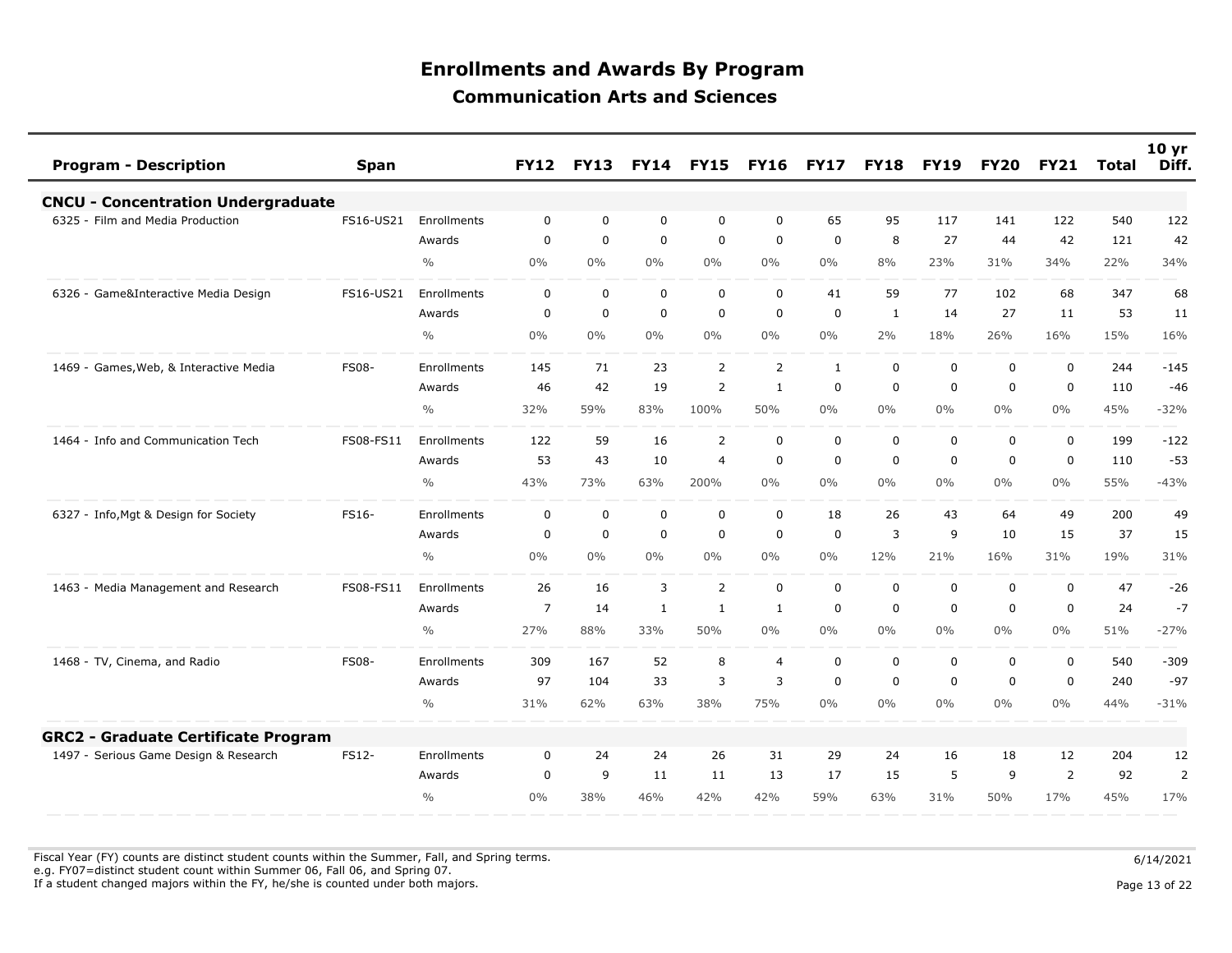| <b>Program - Description</b><br><b>Span</b>        |                    | <b>FY12</b> | <b>FY13</b> | <b>FY14</b>  | <b>FY15</b>  | <b>FY16</b>    | <b>FY17</b>    | <b>FY18</b>    | <b>FY19</b>    | <b>FY20</b>    | <b>FY21</b> | Total        | 10 <sub>yr</sub><br>Diff. |
|----------------------------------------------------|--------------------|-------------|-------------|--------------|--------------|----------------|----------------|----------------|----------------|----------------|-------------|--------------|---------------------------|
| <b>MA - Master of Arts</b>                         |                    |             |             |              |              |                |                |                |                |                |             |              |                           |
| 6317 - Media and Information<br>FS15-              | <b>Enrollments</b> | $\mathbf 0$ | $\mathbf 0$ | $\mathbf 0$  | $\mathbf 0$  | 38             | 58             | 50             | 51             | 59             | 55          | 311          | 55                        |
|                                                    | Awards             | $\mathbf 0$ | $\mathbf 0$ | $\mathbf 0$  | $\mathbf 0$  | $\overline{4}$ | 20             | 20             | 16             | 20             | 20          | 100          | 20                        |
|                                                    | $\frac{0}{0}$      | 0%          | $0\%$       | $0\%$        | $0\%$        | 11%            | 34%            | 40%            | 31%            | 34%            | 36%         | 32%          | 36%                       |
| 1438 - Telecomm, Info Studies & Media<br>FS04-US15 | Enrollments        | 62          | 48          | 39           | 39           | 15             | $\overline{4}$ | 2              | $\mathbf 0$    | $\mathbf 0$    | $\mathbf 0$ | 209          | $-62$                     |
|                                                    | Awards             | 30          | 20          | 12           | 13           | 8              | 3              | $\overline{2}$ | $\mathbf 0$    | $\mathbf 0$    | $\mathbf 0$ | 88           | $-30$                     |
|                                                    | $\frac{0}{0}$      | 48%         | 42%         | 31%          | 33%          | 53%            | 75%            | 100%           | $0\%$          | $0\%$          | $0\%$       | 42%          | $-48%$                    |
| <b>MNUN - Minor Undergraduate</b>                  |                    |             |             |              |              |                |                |                |                |                |             |              |                           |
| 6314 - Documentary Production<br>FS15-US21         | Enrollments        | $\mathbf 0$ | $\mathbf 0$ | $\mathbf 0$  | $\mathbf 0$  | 30             | 42             | 50             | 60             | 66             | 40          | 288          | 40                        |
|                                                    | Awards             | $\mathbf 0$ | $\Omega$    | $\mathbf 0$  | $\mathbf 0$  | 3              | 12             | 11             | 10             | 22             | 12          | 70           | 12                        |
|                                                    | $\frac{0}{0}$      | 0%          | 0%          | $0\%$        | $0\%$        | 10%            | 29%            | 22%            | 17%            | 33%            | 30%         | 24%          | 30%                       |
| 6315 - Game Design and Development<br>FS15-        | Enrollments        | $\mathbf 0$ | $\mathbf 0$ | $\mathbf 0$  | $\mathbf 0$  | 129            | 133            | 138            | 143            | 139            | 126         | 808          | 126                       |
|                                                    | Awards             | $\mathbf 0$ | $\mathbf 0$ | $\mathbf 0$  | $\mathbf 0$  | 36             | 38             | 31             | 38             | 42             | 35          | 220          | 35                        |
|                                                    | $\frac{0}{0}$      | 0%          | 0%          | 0%           | $0\%$        | 28%            | 29%            | 22%            | 27%            | 30%            | 28%         | 27%          | 28%                       |
| 6316 - Info & Comm Tech for Develop<br>FS15-US16   | Enrollments        | $\mathsf 0$ | $\mathbf 0$ | $\mathbf 0$  | $\mathbf 0$  | 3              | $\mathbf 0$    | $\mathbf 0$    | $\mathbf 0$    | $\mathbf 0$    | $\mathbf 0$ | 3            | 0                         |
|                                                    | Awards             | $\mathbf 0$ | $\mathbf 0$ | $\mathbf 0$  | $\mathbf 0$  | 1              | $\mathbf 0$    | $\mathbf 0$    | $\mathbf 0$    | $\Omega$       | $\mathbf 0$ | $\mathbf{1}$ | $\mathbf 0$               |
|                                                    | $\frac{0}{0}$      | 0%          | $0\%$       | 0%           | $0\%$        | 33%            | $0\%$          | $0\%$          | $0\%$          | $0\%$          | $0\%$       | 33%          | 0%                        |
| 6329 - Info and Comm Tech and Develop<br>FS16-     | Enrollments        | 0           | $\mathbf 0$ | $\mathbf 0$  | $\mathbf 0$  | $\mathbf 0$    | 6              | 12             | 15             | 19             | 17          | 69           | 17                        |
|                                                    | Awards             | $\Omega$    | $\Omega$    | $\mathbf 0$  | $\mathbf 0$  | $\mathbf 0$    | $\mathbf 0$    | 1              | $\overline{4}$ | $\overline{2}$ | 11          | 18           | 11                        |
|                                                    | $\frac{0}{0}$      | 0%          | $0\%$       | $0\%$        | $0\%$        | $0\%$          | $0\%$          | 8%             | 27%            | 11%            | 65%         | 26%          | 65%                       |
| <b>NOGR - No Degree - Graduate</b>                 |                    |             |             |              |              |                |                |                |                |                |             |              |                           |
| 6318 - Linked BA/MA-Media&Inform Trck<br>FS15-     | <b>Enrollments</b> | $\mathbf 0$ | $\mathbf 0$ | $\mathbf 0$  | $\mathbf 0$  | 3              | $\overline{7}$ | 9              | 14             | 22             | 18          | 73           | 18                        |
| 1495 - Linked BA/MA-Media/Telecomm Tr<br>FS12-US15 | Enrollments        | $\mathbf 0$ | $\mathbf 0$ | $\mathbf{1}$ | $\mathbf{1}$ | $\mathbf{1}$   | $\mathbf{1}$   | $\mathbf{1}$   | $\mathbf 0$    | $\mathbf 0$    | 0           | 5            | $\pmb{0}$                 |
| 6319 - Linked BS/MA-Media&Inform Trck<br>FS15-US20 | Enrollments        | $\mathbf 0$ | $\mathbf 0$ | $\mathbf 0$  | $\mathbf 0$  | 3              | 3              | $\mathbf{1}$   | 1              | $\mathbf 0$    | $\mathbf 0$ | 8            | 0                         |
| 1496 - Linked BS/MA-Media/Telecomm Tr<br>FS12-US15 | Enrollments        | $\Omega$    | $\mathbf 0$ | $\mathbf{1}$ | $\mathbf{1}$ | $\mathbf{1}$   | $\mathbf{1}$   | $\mathbf{1}$   | $\mathbf 0$    | $\mathbf{0}$   | $\Omega$    | 5            | $\boldsymbol{0}$          |

Fiscal Year (FY) counts are distinct student counts within the Summer, Fall, and Spring terms.  $6/14/2021$  e.g. FY07=distinct student count within Summer 06, Fall 06, and Spring 07. If a student changed majors within the FY, he/she is counted under both majors. Page 14 of 22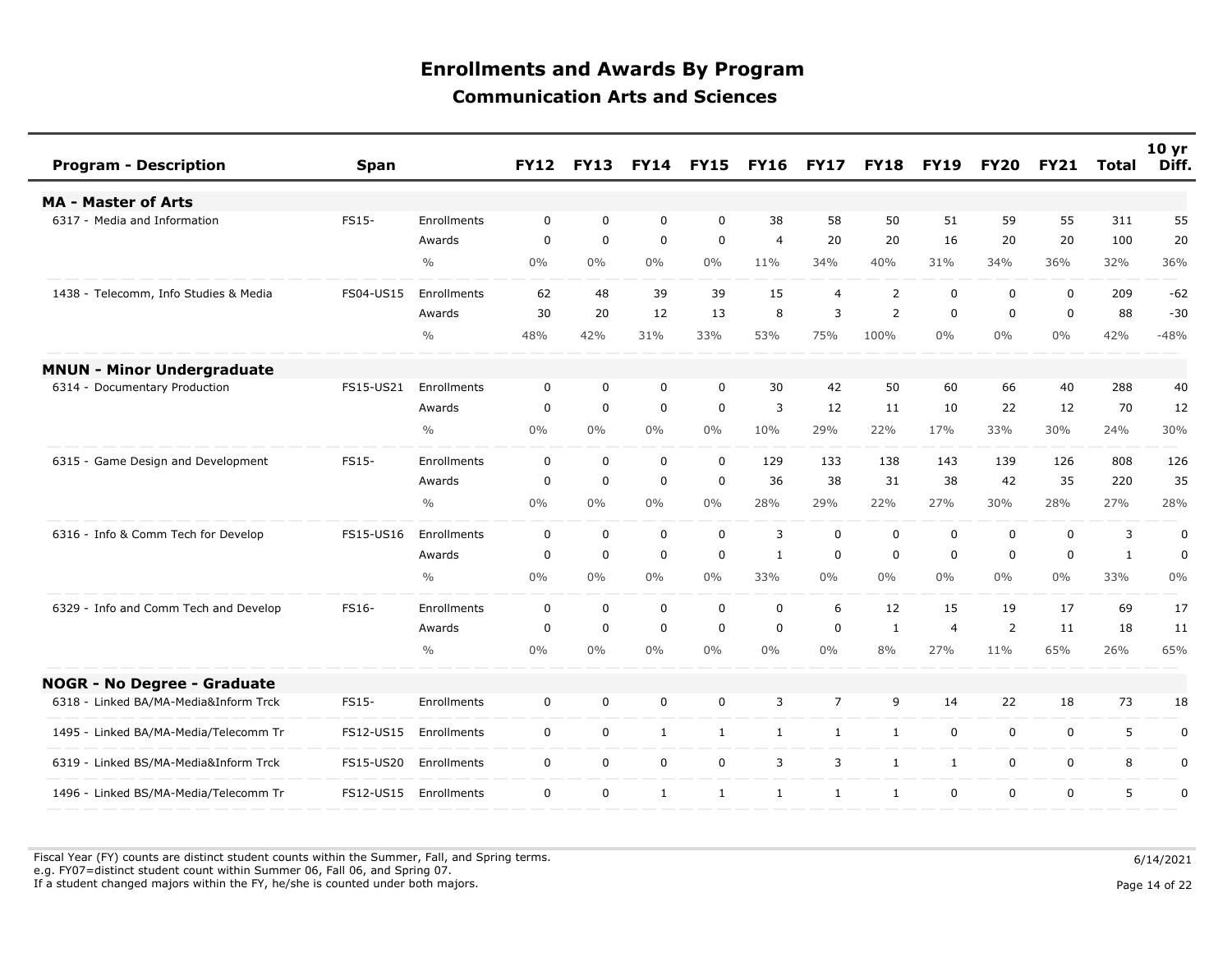| <b>Program - Description</b>                 | <b>Span</b>  |               | <b>FY12</b>    | <b>FY13</b>    | <b>FY14</b>    | <b>FY15</b>    | <b>FY16</b>  | <b>FY17</b>    | <b>FY18</b>    | <b>FY19</b>    | <b>FY20</b>    | <b>FY21</b>    | Total          | 10 <sub>yr</sub><br>Diff. |
|----------------------------------------------|--------------|---------------|----------------|----------------|----------------|----------------|--------------|----------------|----------------|----------------|----------------|----------------|----------------|---------------------------|
| <b>SPCG - Specialization Graduate</b>        |              |               |                |                |                |                |              |                |                |                |                |                |                |                           |
| 1459 - Management of Info Technology         | <b>FS08-</b> | Enrollments   | 3              | 3              | 2              | $\overline{2}$ | $\mathbf{1}$ | 3              | $\overline{2}$ | 3              | $\mathbf{1}$   | 1              | 21             | $-2$                      |
|                                              |              | Awards        | $\mathbf{1}$   | $\mathbf{1}$   | $\mathbf 0$    | $\overline{2}$ | $\mathbf 0$  | $\mathbf 0$    | $\mathbf 0$    | $\overline{2}$ | $\mathbf 0$    | $\mathbf 0$    | 6              | $-1$                      |
|                                              |              | $\frac{0}{0}$ | 33%            | 33%            | $0\%$          | 100%           | $0\%$        | $0\%$          | $0\%$          | 67%            | $0\%$          | $0\%$          | 29%            | $-33%$                    |
| <b>SPCU - Specialization Undergraduate</b>   |              |               |                |                |                |                |              |                |                |                |                |                |                |                           |
| 1471 - Documentary Studies                   | FS09-US15    | Enrollments   | 29             | 28             | 24             | 25             | 12           | $\mathbf 0$    | $\mathbf 0$    | 0              | 0              | $\mathbf 0$    | 118            | $-29$                     |
|                                              |              | Awards        | 6              | 8              | 6              | 6              | 3            | $\mathbf 0$    | 0              | $\mathbf 0$    | 0              | $\mathbf 0$    | 29             | $-6$                      |
|                                              |              | $\frac{0}{0}$ | 21%            | 29%            | 25%            | 24%            | 25%          | $0\%$          | $0\%$          | 0%             | $0\%$          | 0%             | 25%            | $-21%$                    |
| 1448 - Game Design and Development           | FS05-US15    | Enrollments   | 102            | 111            | 113            | 118            | 45           | $\mathbf 0$    | $\mathbf 0$    | 0              | 0              | $\mathbf 0$    | 489            | $-102$                    |
|                                              |              | Awards        | 27             | 22             | 27             | 29             | 2            | $\mathbf 0$    | 0              | $\mathbf 0$    | 0              | $\mathbf 0$    | 107            | $-27$                     |
|                                              |              | $\frac{0}{0}$ | 26%            | 20%            | 24%            | 25%            | 4%           | $0\%$          | $0\%$          | $0\%$          | $0\%$          | $0\%$          | 22%            | $-26%$                    |
| 1472 - Info & Comm Tech for Develop          | FS09-US15    | Enrollments   | 3              | 6              | $\overline{2}$ | $\mathbf{1}$   | $\mathbf{1}$ | $\mathbf 0$    | $\mathbf 0$    | 0              | 0              | $\mathbf 0$    | 13             | $-3$                      |
|                                              |              | Awards        | $\mathbf 0$    | $\overline{3}$ | $\mathbf{1}$   | $\mathbf 0$    | $\mathbf 0$  | $\mathbf 0$    | $\mathbf 0$    | $\mathbf 0$    | $\mathbf 0$    | $\mathbf 0$    | $\overline{4}$ | $\mathbf 0$               |
|                                              |              | $\frac{0}{0}$ | $0\%$          | 50%            | 50%            | $0\%$          | $0\%$        | $0\%$          | $0\%$          | $0\%$          | $0\%$          | $0\%$          | 31%            | $0\%$                     |
| Journalism                                   |              |               |                |                |                |                |              |                |                |                |                |                |                |                           |
| <b>ADDU - Additional Major Undergraduate</b> |              |               |                |                |                |                |              |                |                |                |                |                |                |                           |
| 1406 - Journalism                            | FQ68-        | Enrollments   | 11             | 12             | 14             | 19             | 16           | 20             | 24             | 29             | 30             | 26             | 201            | 15                        |
|                                              |              | Awards        | 5              | $\overline{4}$ | 1              | $\overline{4}$ | 6            | 2              | 2              | 0              | 2              | $\overline{2}$ | 28             | $-3$                      |
|                                              |              | $\frac{0}{0}$ | 45%            | 33%            | 7%             | 21%            | 38%          | 10%            | 8%             | $0\%$          | 7%             | 8%             | 14%            | $-38%$                    |
| <b>BA - Bachelor of Arts</b>                 |              |               |                |                |                |                |              |                |                |                |                |                |                |                           |
| 1405 - Journalism                            | FQ68-        | Enrollments   | 556            | 582            | 581            | 543            | 568          | 586            | 521            | 502            | 498            | 472            | 5,409          | -84                       |
|                                              |              | Awards        | 96             | 104            | 102            | 92             | 102          | 111            | 101            | 119            | 88             | 101            | 1,016          | 5                         |
|                                              |              | $\frac{0}{0}$ | 17%            | 18%            | 18%            | 17%            | 18%          | 19%            | 19%            | 24%            | 18%            | 21%            | 19%            | 4%                        |
| 1407 - Journalism - Second Degree            | FQ68-        | Enrollments   | 17             | 10             | 15             | 13             | 15           | 28             | 31             | 20             | 25             | 22             | 196            | 5                         |
|                                              |              | Awards        | $\overline{4}$ | $\overline{2}$ | $\overline{4}$ | 6              | 5            | $\overline{4}$ | 4              | $\mathbf{1}$   | $\overline{4}$ | $\overline{4}$ | 38             | $\pmb{0}$                 |
|                                              |              | $\frac{0}{0}$ | 24%            | 20%            | 27%            | 46%            | 33%          | 14%            | 13%            | 5%             | 16%            | 18%            | 19%            | $-5%$                     |

Fiscal Year (FY) counts are distinct student counts within the Summer, Fall, and Spring terms.  $6/14/2021$ 

e.g. FY07=distinct student count within Summer 06, Fall 06, and Spring 07.

If a student changed majors within the FY, he/she is counted under both majors. Page 15 of 22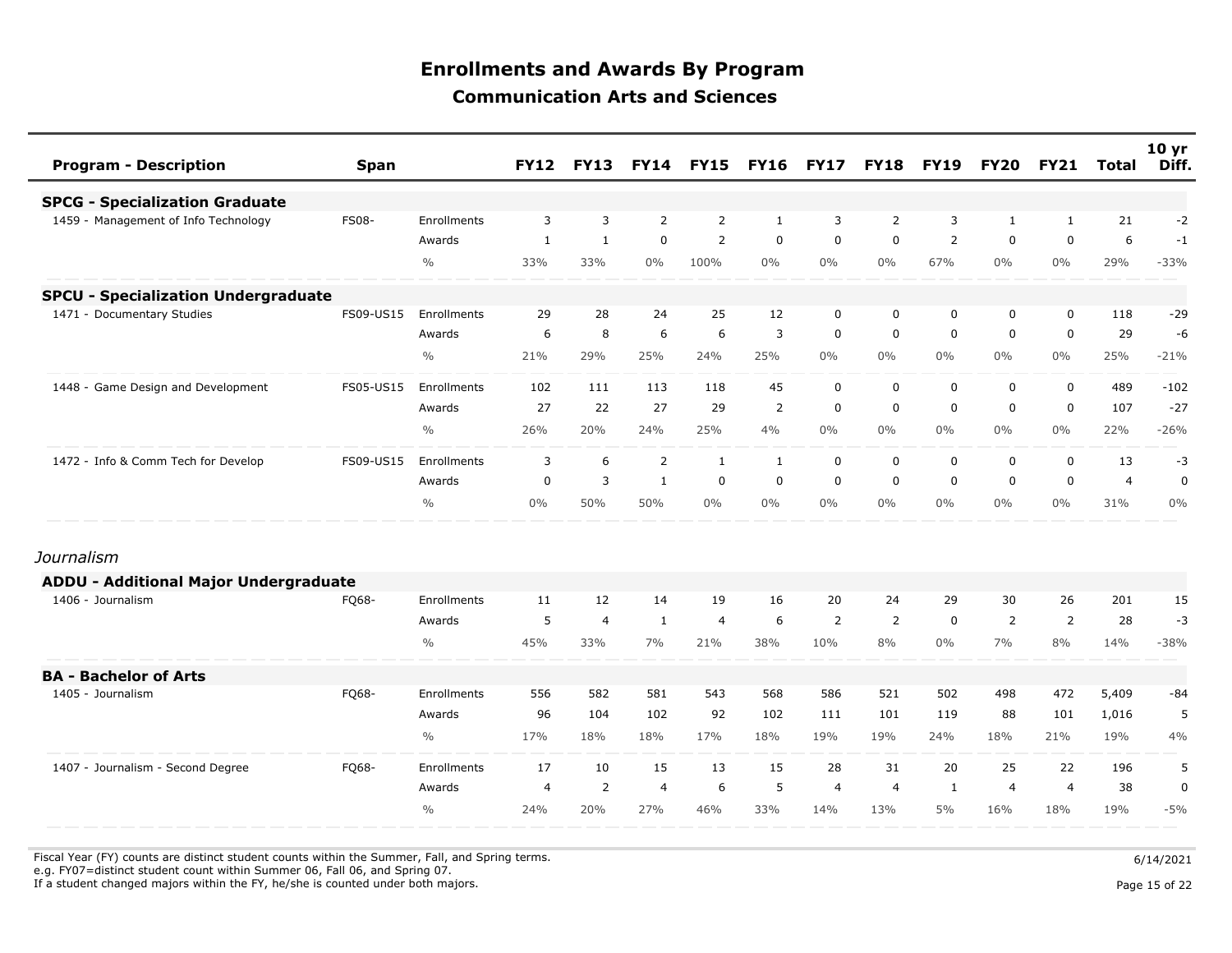| <b>Program - Description</b>              | <b>Span</b>  |               | <b>FY12</b>    | <b>FY13</b>  | <b>FY14</b> | <b>FY15</b>    | <b>FY16</b>    | <b>FY17</b>  | <b>FY18</b>  | <b>FY19</b>    | <b>FY20</b> | <b>FY21</b>    | Total        | 10 <sub>yr</sub><br>Diff. |
|-------------------------------------------|--------------|---------------|----------------|--------------|-------------|----------------|----------------|--------------|--------------|----------------|-------------|----------------|--------------|---------------------------|
| <b>CNCG - Concentration Graduate</b>      |              |               |                |              |             |                |                |              |              |                |             |                |              |                           |
| 6300 - Envir, Sci & Health Journalism     | FS12-        | Enrollments   |                |              |             |                |                |              |              |                |             |                |              | $\mathbf 0$               |
| 1457 - Environmental Journalism           | SS08-US12    | Enrollments   |                |              |             |                |                |              |              |                |             |                |              | $\mathbf 0$               |
| 6302 - International Journalism           | FS12-        | Enrollments   | 0              | $\mathbf 0$  | $\mathbf 0$ | 0              | 1              | 1            | $\mathbf{1}$ | 0              | $\mathbf 0$ | $\mathbf 0$    | 3            | 0                         |
|                                           |              | Awards        | 0              | $\mathbf 0$  | $\mathbf 0$ | $\mathbf 0$    | $\mathbf 0$    | $\mathbf 0$  | 1            | $\mathbf 0$    | $\Omega$    | 0              | 1            | 0                         |
|                                           |              | $\frac{0}{0}$ | 0%             | 0%           | $0\%$       | $0\%$          | 0%             | 0%           | 100%         | $0\%$          | $0\%$       | $0\%$          | 33%          | 0%                        |
| 6301 - Journalism Education               | FS12-        | Enrollments   | $\mathbf 0$    | 1            | $\mathbf 0$ | $\mathbf 0$    | $\mathbf 0$    | $\mathbf 0$  | $\mathbf 0$  | $\mathbf 0$    | $\mathbf 0$ | $\mathbf 0$    | $\mathbf{1}$ | $\pmb{0}$                 |
| 1456 - Journalism-General                 | SS08-US12    | Enrollments   |                |              |             |                |                |              |              |                |             |                |              | $\boldsymbol{0}$          |
| <b>CNCU - Concentration Undergraduate</b> |              |               |                |              |             |                |                |              |              |                |             |                |              |                           |
| - Broadcast Journalism<br>6348            | <b>FS18-</b> | Enrollments   | $\mathbf 0$    | $\mathbf 0$  | $\mathbf 0$ | $\mathbf 0$    | $\mathbf 0$    | $\mathbf 0$  | $\mathbf 0$  | 21             | 34          | 44             | 99           | 44                        |
|                                           |              | Awards        | 0              | $\mathbf 0$  | $\mathbf 0$ | $\mathbf 0$    | 0              | $\mathbf 0$  | $\mathbf 0$  | $\overline{2}$ | 4           | 6              | 12           | 6                         |
|                                           |              | $\frac{0}{0}$ | 0%             | $0\%$        | 0%          | $0\%$          | 0%             | $0\%$        | $0\%$        | 10%            | 12%         | 14%            | 12%          | 14%                       |
| 1482 - Business Reporting                 | FS10-US18    | Enrollments   | 2              | 3            | 8           | 5              | $\overline{2}$ | 5            | 1            | $\mathbf 0$    | $\Omega$    | $\mathbf 0$    | 26           | $-2$                      |
|                                           |              | Awards        | $\mathbf 0$    | $\mathbf{1}$ | 1           | $\overline{2}$ | $\mathbf 0$    | $\mathbf{1}$ | $\mathbf 0$  | $\mathbf 0$    | 0           | $\mathbf 0$    | 5            | $\mathbf 0$               |
|                                           |              | $\frac{0}{0}$ | 0%             | 33%          | 13%         | 40%            | $0\%$          | 20%          | $0\%$        | $0\%$          | $0\%$       | $0\%$          | 19%          | $0\%$                     |
| 1483 - Editorial Reporting                | FS10-US18    | Enrollments   | 24             | 63           | 89          | 77             | 56             | 99           | 79           | 60             | 25          | 9              | 581          | $-15$                     |
|                                           |              | Awards        | 6              | 10           | 15          | 15             | 21             | 15           | 19           | 21             | 13          | 6              | 141          | $\mathbf 0$               |
|                                           |              | $\frac{0}{0}$ | 25%            | 16%          | 17%         | 19%            | 38%            | 15%          | 24%          | 35%            | 52%         | 67%            | 24%          | 42%                       |
| 1484 - Electronic News                    | FS10-US18    | Enrollments   | 45             | 106          | 141         | 137            | 126            | 160          | 127          | 86             | 34          | 12             | 974          | $-33$                     |
|                                           |              | Awards        | $\overline{4}$ | 27           | 18          | 23             | 29             | 36           | 27           | 36             | 18          | 8              | 226          | $\overline{4}$            |
|                                           |              | $\frac{0}{0}$ | 9%             | 25%          | 13%         | 17%            | 23%            | 23%          | 21%          | 42%            | 53%         | 67%            | 23%          | 58%                       |
| 6349 - Environment, Sci & Health Rep      | <b>FS18-</b> | Enrollments   | 0              | $\mathbf 0$  | $\mathbf 0$ | $\mathbf 0$    | $\mathbf 0$    | $\mathbf 0$  | $\mathbf 0$  | 5              | 12          | 14             | 31           | 14                        |
|                                           |              | Awards        | $\mathbf 0$    | $\mathbf 0$  | $\mathbf 0$ | $\mathbf 0$    | $\mathbf 0$    | $\Omega$     | $\mathbf 0$  | $\mathbf 0$    | 1           | $\overline{4}$ | 5            | $\overline{4}$            |
|                                           |              | $\frac{0}{0}$ | 0%             | 0%           | 0%          | $0\%$          | 0%             | $0\%$        | $0\%$        | $0\%$          | 8%          | 29%            | 16%          | 29%                       |

Fiscal Year (FY) counts are distinct student counts within the Summer, Fall, and Spring terms.  $6/14/2021$  e.g. FY07=distinct student count within Summer 06, Fall 06, and Spring 07. If a student changed majors within the FY, he/she is counted under both majors. Page 16 of 22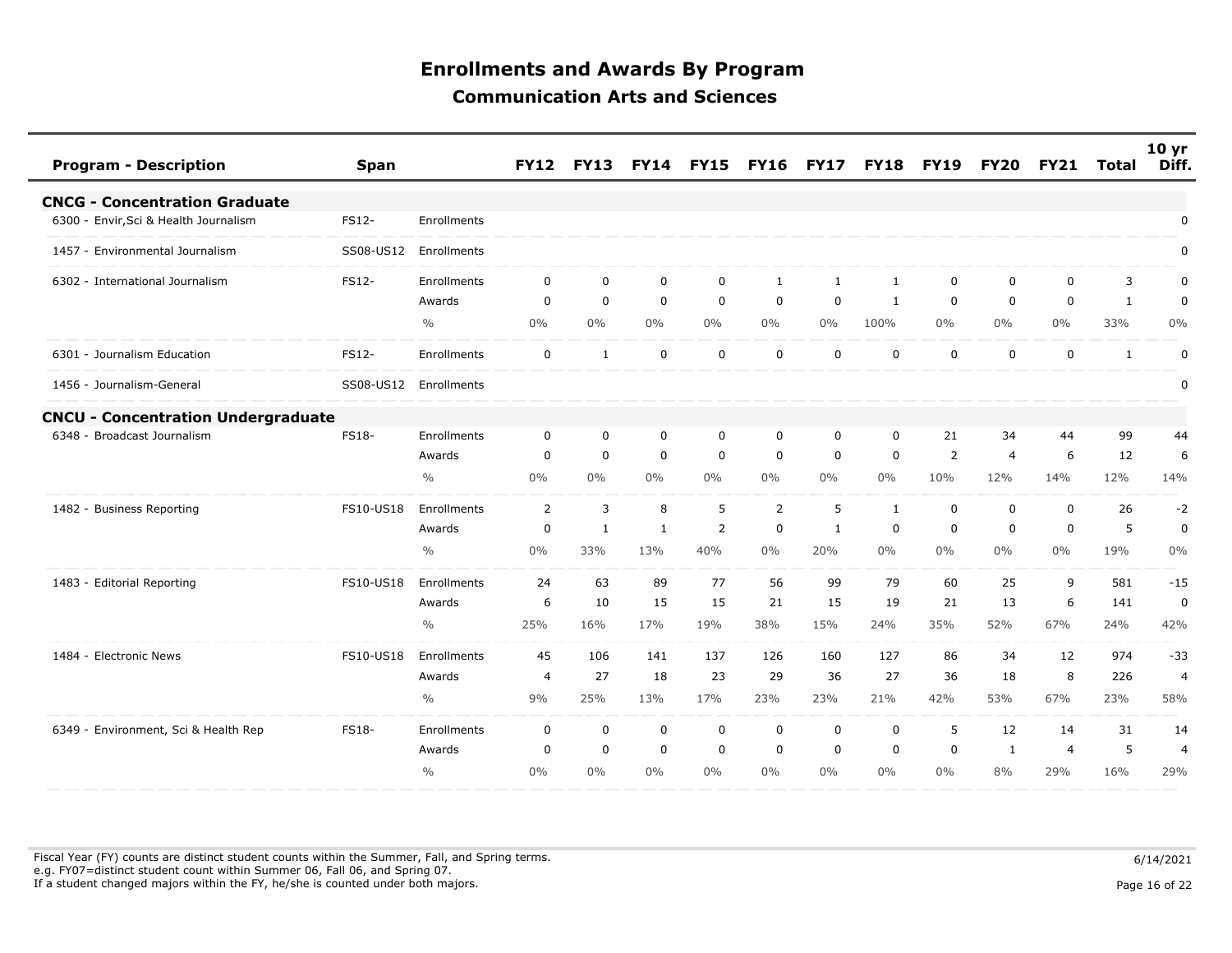| <b>Program - Description</b>   | <b>Span</b>      |               | <b>FY12</b>  | <b>FY13</b>    | <b>FY14</b>    | <b>FY15</b> | <b>FY16</b> | <b>FY17</b>    | <b>FY18</b>    | <b>FY19</b>  | <b>FY20</b>  | <b>FY21</b>    | <b>Total</b> | 10 <sub>yr</sub><br>Diff. |
|--------------------------------|------------------|---------------|--------------|----------------|----------------|-------------|-------------|----------------|----------------|--------------|--------------|----------------|--------------|---------------------------|
| 1485 - Environmental Reporting | FS10-US18        | Enrollments   | 7            | $\overline{7}$ | 11             | 10          | 10          | 11             | $\overline{7}$ | 5            | 5            | $\mathbf{1}$   | 74           | -6                        |
|                                |                  | Awards        | 3            | $\overline{4}$ | $\mathbf{1}$   | 5           | 2           | $\overline{7}$ | $\mathbf{1}$   | $\mathbf 0$  | 3            | $\mathbf{1}$   | 27           | $-2$                      |
|                                |                  | $\frac{0}{0}$ | 43%          | 57%            | 9%             | 50%         | 20%         | 64%            | 14%            | $0\%$        | 60%          | 100%           | 36%          | 57%                       |
| 6350 - Information Graphics    | FS18-            | Enrollments   | 0            | $\mathbf 0$    | $\mathbf 0$    | $\mathbf 0$ | $\mathbf 0$ | $\mathbf 0$    | $\mathbf 0$    | $\mathbf{1}$ | $\mathbf{1}$ | $\overline{4}$ | 6            | $\overline{a}$            |
|                                |                  | Awards        | 0            | 0              | $\mathbf 0$    | $\mathbf 0$ | $\mathbf 0$ | $\mathbf 0$    | $\mathbf 0$    | $\mathbf 0$  | 1            | 0              | $\mathbf{1}$ | $\mathbf 0$               |
|                                |                  | $\frac{0}{0}$ | $0\%$        | 0%             | 0%             | 0%          | 0%          | 0%             | $0\%$          | $0\%$        | 100%         | $0\%$          | 17%          | 0%                        |
| 1486 - International Reporting | FS10-            | Enrollments   | 20           | 27             | 29             | 36          | 33          | 25             | 15             | 25           | 29           | 27             | 266          | $\overline{7}$            |
|                                |                  | Awards        | 3            | 10             | 8              | 9           | 12          | 6              | 3              | 5            | 2            | 8              | 66           | 5                         |
|                                |                  | $\frac{0}{0}$ | 15%          | 37%            | 28%            | 25%         | 36%         | 24%            | 20%            | 20%          | 7%           | 30%            | 25%          | 15%                       |
| 6351 - Journalism Education    | FS18-US21        | Enrollments   |              |                |                |             |             |                |                |              |              |                |              | $\mathbf 0$               |
| 1487 - Journalism History      | <b>FS10-US18</b> | Enrollments   | $\mathbf{1}$ | $\mathbf 0$    | $\mathbf 0$    | $\mathsf 0$ | $\mathbf 0$ | $\mathbf 0$    | 0              | 0            | 0            | $\mathbf 0$    | $\mathbf{1}$ | $-1$                      |
|                                |                  | Awards        | 1            | $\mathbf 0$    | $\pmb{0}$      | $\mathbf 0$ | $\mathbf 0$ | $\mathbf 0$    | $\mathbf 0$    | $\mathbf 0$  | $\mathbf 0$  | 0              | $\mathbf{1}$ | $-1$                      |
|                                |                  | $\frac{0}{0}$ | 100%         | 0%             | 0%             | 0%          | 0%          | $0\%$          | $0\%$          | $0\%$        | $0\%$        | $0\%$          | 100%         | $-100%$                   |
| 6352 - Media Design            | FS18-            | Enrollments   | $\mathbf 0$  | $\mathbf 0$    | $\mathbf 0$    | $\mathbf 0$ | $\mathbf 0$ | $\mathbf 0$    | $\mathbf 0$    | 8            | 12           | 12             | 32           | 12                        |
|                                |                  | Awards        | 0            | 0              | $\mathbf 0$    | $\mathbf 0$ | $\mathbf 0$ | 0              | $\mathbf 0$    | $\mathbf 0$  | 2            | $\overline{4}$ | 6            | $\overline{4}$            |
|                                |                  | $\frac{0}{0}$ | $0\%$        | 0%             | 0%             | $0\%$       | 0%          | $0\%$          | $0\%$          | $0\%$        | 17%          | 33%            | 19%          | 33%                       |
| 1488 - Media Marketing         | FS10-US18        | Enrollments   | 9            | $\overline{7}$ | 22             | 15          | 12          | 22             | 20             | 8            | 3            | 1              | 119          | -8                        |
|                                |                  | Awards        | 3            | $\overline{2}$ | $\overline{7}$ | 3           | 5           | 3              | 9              | 3            | 2            | $\mathbf 0$    | 37           | $-3$                      |
|                                |                  | $\frac{0}{0}$ | 33%          | 29%            | 32%            | 20%         | 42%         | 14%            | 45%            | 38%          | 67%          | $0\%$          | 31%          | $-33%$                    |
| 6353 - Media Relations         | <b>FS18-</b>     | Enrollments   | $\mathbf 0$  | $\mathbf 0$    | $\mathbf 0$    | $\mathbf 0$ | $\mathbf 0$ | $\mathbf 0$    | $\mathbf 0$    | 10           | 25           | 26             | 61           | 26                        |
|                                |                  | Awards        | 0            | 0              | $\mathbf 0$    | $\mathbf 0$ | $\mathbf 0$ | 0              | $\mathbf 0$    | $\mathbf 0$  | 4            | 8              | 12           | 8                         |
|                                |                  | $\frac{0}{0}$ | $0\%$        | $0\%$          | $0\%$          | $0\%$       | 0%          | $0\%$          | $0\%$          | $0\%$        | 16%          | 31%            | 20%          | 31%                       |
| 6354 - Photojournalism         | FS18-            | Enrollments   | 0            | 0              | $\mathsf 0$    | $\mathsf 0$ | 0           | 0              | $\mathbf 0$    | 15           | 22           | 13             | 50           | 13                        |
|                                |                  | Awards        | $\mathbf 0$  | $\mathbf 0$    | $\mathbf 0$    | $\mathbf 0$ | $\mathbf 0$ | 0              | $\mathbf 0$    | $\mathbf 0$  | 1            | $\overline{4}$ | 5            | $\overline{4}$            |
|                                |                  | $\frac{0}{0}$ | $0\%$        | $0\%$          | 0%             | $0\%$       | 0%          | $0\%$          | $0\%$          | $0\%$        | 5%           | 31%            | 10%          | 31%                       |

Fiscal Year (FY) counts are distinct student counts within the Summer, Fall, and Spring terms.  $6/14/2021$  e.g. FY07=distinct student count within Summer 06, Fall 06, and Spring 07. If a student changed majors within the FY, he/she is counted under both majors. Page 17 of 22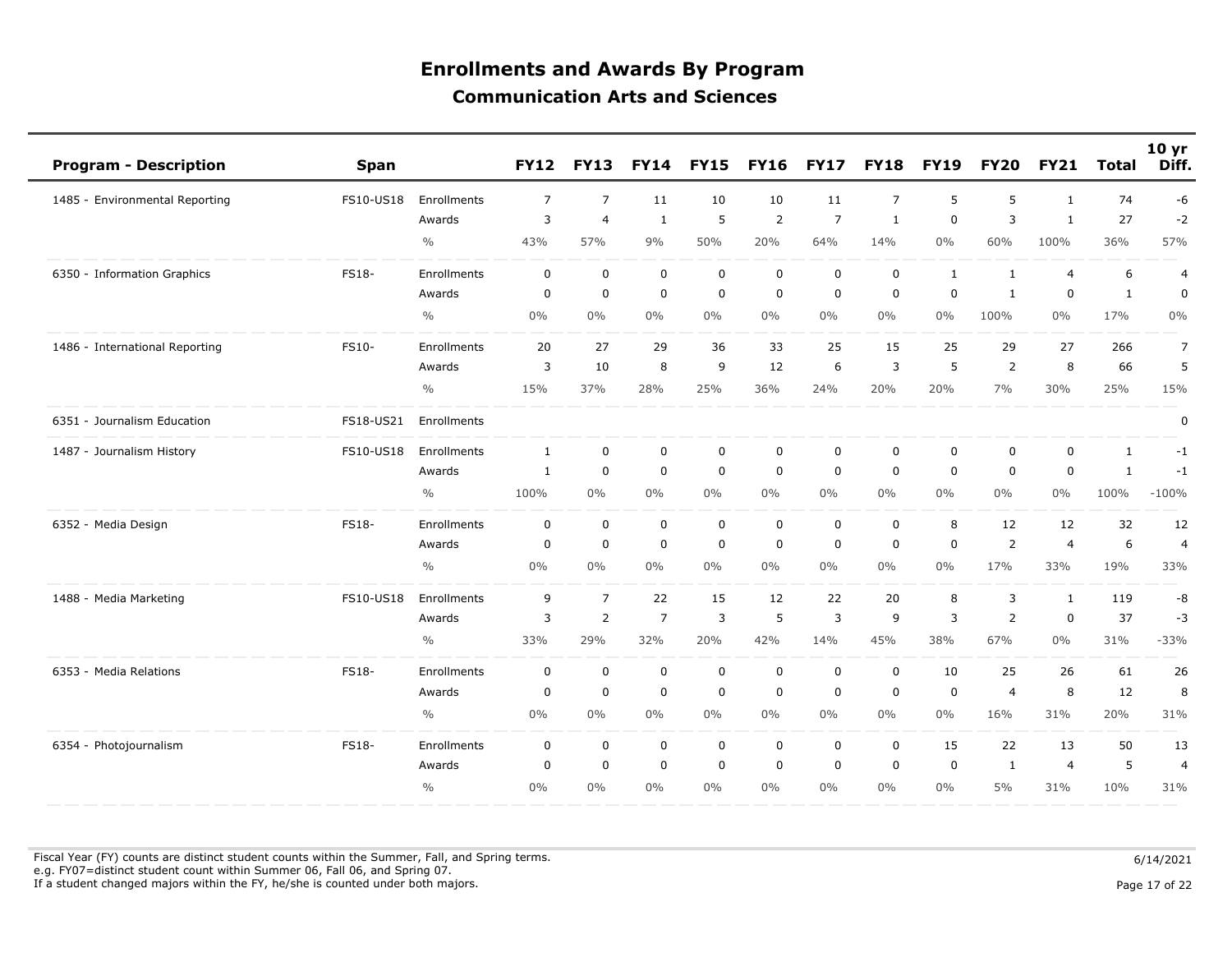| <b>Program - Description</b>                 | <b>Span</b>  |               | <b>FY12</b>    | <b>FY13</b>    | <b>FY14</b> | <b>FY15</b>    | <b>FY16</b>    | <b>FY17</b>    | <b>FY18</b>      | <b>FY19</b>  | <b>FY20</b>    | <b>FY21</b>    | <b>Total</b>   | 10 <sub>yr</sub><br>Diff. |
|----------------------------------------------|--------------|---------------|----------------|----------------|-------------|----------------|----------------|----------------|------------------|--------------|----------------|----------------|----------------|---------------------------|
| 1489 - Public Affairs Reporting              | FS10-US18    | Enrollments   | 10             | 9              | 16          | 16             | 10             | 18             | 14               | 5            | $\mathbf 0$    | $\mathbf{0}$   | 98             | $-10$                     |
|                                              |              | Awards        | $\overline{4}$ | $\overline{2}$ | 3           | $\overline{2}$ | 3              | $\overline{2}$ | $\mathbf{1}$     | 3            | $\mathbf{1}$   | $\mathbf 0$    | 21             | $-4$                      |
|                                              |              | $\frac{0}{0}$ | 40%            | 22%            | 19%         | 13%            | 30%            | 11%            | 7%               | 60%          | $0\%$          | $0\%$          | 21%            | $-40%$                    |
| 6355 - Sports Journalism                     | <b>FS18-</b> | Enrollments   | $\mathbf 0$    | $\mathbf 0$    | $\mathbf 0$ | $\mathbf 0$    | $\mathbf{0}$   | $\mathbf 0$    | $\mathbf 0$      | 9            | 24             | 33             | 66             | 33                        |
|                                              |              | Awards        | $\mathbf 0$    | $\mathbf 0$    | $\mathbf 0$ | $\mathbf 0$    | $\mathbf 0$    | $\mathbf 0$    | $\boldsymbol{0}$ | $\mathbf 0$  | $\overline{2}$ | 5              | $\overline{7}$ | 5                         |
|                                              |              | $\frac{0}{0}$ | 0%             | $0\%$          | $0\%$       | $0\%$          | $0\%$          | $0\%$          | $0\%$            | $0\%$        | 8%             | 15%            | 11%            | 15%                       |
| 1490 - Sports Reporting                      | FS10-US18    | Enrollments   | 48             | 77             | 133         | 123            | 101            | 175            | 134              | 94           | 35             | 10             | 930            | $-38$                     |
|                                              |              | Awards        | 12             | 20             | 27          | 32             | 26             | 31             | 29               | 38           | 22             | 9              | 246            | $-3$                      |
|                                              |              | $\frac{0}{0}$ | 25%            | 26%            | 20%         | 26%            | 26%            | 18%            | 22%              | 40%          | 63%            | 90%            | 26%            | 65%                       |
| 1491 - Visual Communication                  | FS10-US18    | Enrollments   | 56             | 78             | 53          | 38             | 41             | 62             | 49               | 35           | 16             | $\overline{4}$ | 432            | $-52$                     |
|                                              |              | Awards        | 16             | 24             | 24          | 11             | 14             | 14             | 18               | 13           | 10             | 5              | 149            | $-11$                     |
|                                              |              | $\frac{0}{0}$ | 29%            | 31%            | 45%         | 29%            | 34%            | 23%            | 37%              | 37%          | 63%            | 125%           | 34%            | 96%                       |
| 6356 - Writing, Reporting and Editing        | <b>FS18-</b> | Enrollments   | $\mathbf 0$    | $\mathbf 0$    | $\mathbf 0$ | $\mathbf 0$    | $\mathbf 0$    | $\mathbf 0$    | $\mathbf 0$      | 46           | 59             | 77             | 182            | 77                        |
|                                              |              | Awards        | $\Omega$       | $\mathbf 0$    | $\mathbf 0$ | $\mathbf 0$    | $\mathbf 0$    | $\mathbf 0$    | $\mathbf 0$      | $\Omega$     | 3              | 5              | 8              | 5                         |
|                                              |              | $\frac{0}{0}$ | $0\%$          | 0%             | $0\%$       | $0\%$          | $0\%$          | $0\%$          | $0\%$            | $0\%$        | $5\%$          | 6%             | 4%             | 6%                        |
| <b>GRC2 - Graduate Certificate Program</b>   |              |               |                |                |             |                |                |                |                  |              |                |                |                |                           |
| 1494 - Journalism                            | FS12-        | Enrollments   | 0              | 0              | 0           | 2              | 3              | 2              | $\mathbf{1}$     | $\mathbf{1}$ | $\mathbf{1}$   | 1              | 11             | 1                         |
|                                              |              | Awards        | $\Omega$       | $\mathbf 0$    | $\mathbf 0$ | $\mathbf 0$    | $\mathbf{1}$   | $\mathbf{1}$   | $\mathbf 0$      | $\mathbf 0$  | $\mathbf{0}$   | $\mathbf 0$    | $\overline{2}$ | $\mathbf 0$               |
|                                              |              | $\frac{0}{0}$ | 0%             | $0\%$          | $0\%$       | $0\%$          | 33%            | 50%            | $0\%$            | $0\%$        | $0\%$          | $0\%$          | 18%            | $0\%$                     |
| <b>MA - Master of Arts</b>                   |              |               |                |                |             |                |                |                |                  |              |                |                |                |                           |
| 1404 - Journalism                            | FQ68-        | Enrollments   | 35             | 17             | 21          | 29             | 31             | 42             | 34               | 19           | 21             | 25             | 274            | $-10$                     |
|                                              |              | Awards        | 17             | 11             | 5           | 9              | $\overline{4}$ | 12             | 21               | 10           | 5              | 6              | 100            | $-11$                     |
|                                              |              | $\frac{0}{0}$ | 49%            | 65%            | 24%         | 31%            | 13%            | 29%            | 62%              | 53%          | 24%            | 24%            | 36%            | $-25%$                    |
| <b>MJSE - Teaching Major Sec Endorsement</b> |              |               |                |                |             |                |                |                |                  |              |                |                |                |                           |
| 1411 - Journalism                            | FQ68-        | Enrollments   | 6              | 3              | 4           | 3              | 3              | $\overline{4}$ | 2                | 1            | $\mathbf 0$    | $\mathbf 0$    | 26             | -6                        |

Fiscal Year (FY) counts are distinct student counts within the Summer, Fall, and Spring terms.  $6/14/2021$  e.g. FY07=distinct student count within Summer 06, Fall 06, and Spring 07. If a student changed majors within the FY, he/she is counted under both majors. Page 18 of 22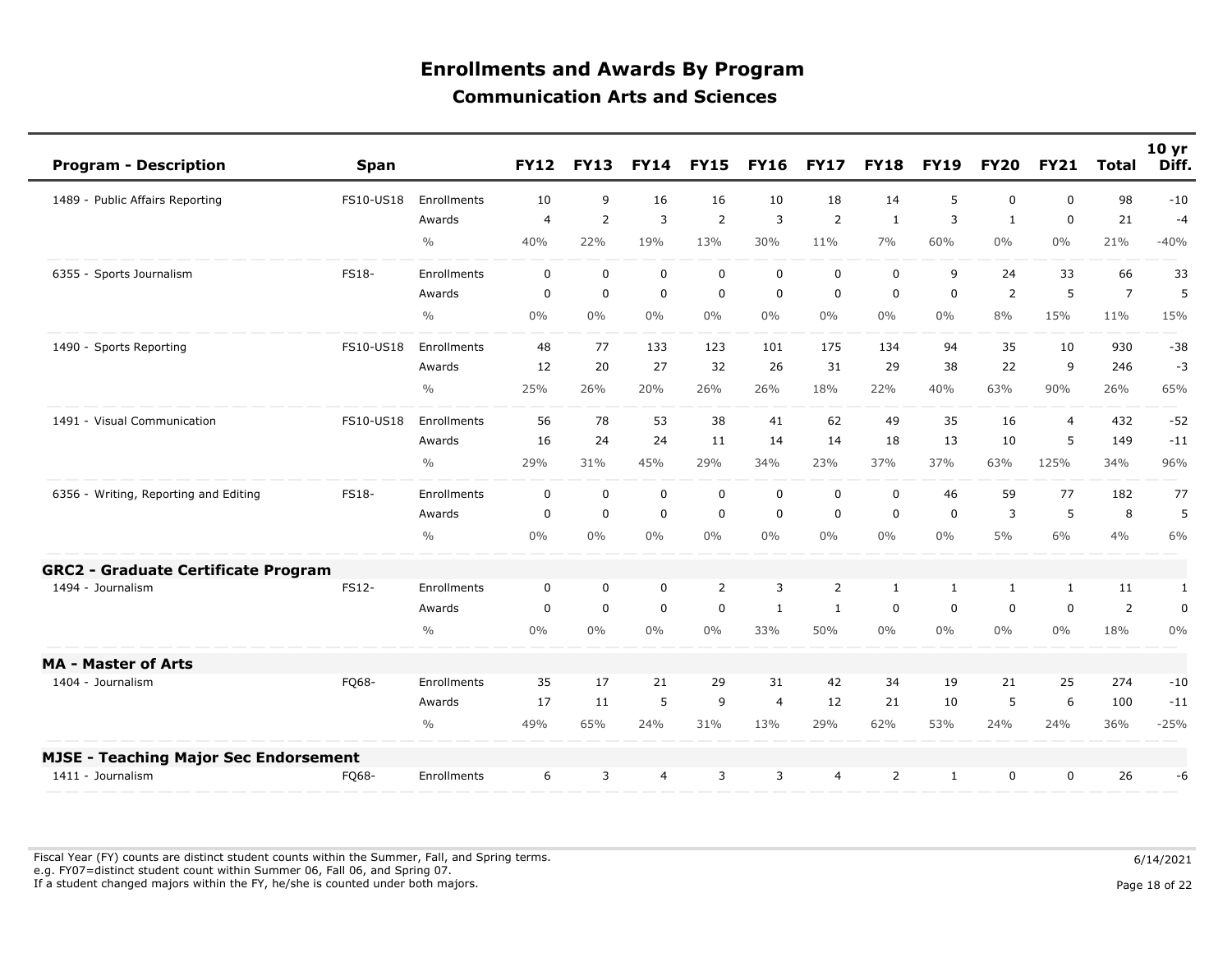| <b>Program - Description</b>                 | <b>Span</b>  |               | <b>FY12</b> | <b>FY13</b> | <b>FY14</b>  | <b>FY15</b>    | <b>FY16</b>    | <b>FY17</b>  | <b>FY18</b>    | <b>FY19</b>  | <b>FY20</b> | <b>FY21</b>    | Total | 10 <sub>yr</sub><br>Diff. |
|----------------------------------------------|--------------|---------------|-------------|-------------|--------------|----------------|----------------|--------------|----------------|--------------|-------------|----------------|-------|---------------------------|
| <b>MNSE - Teaching Minor Sec Endorsement</b> |              |               |             |             |              |                |                |              |                |              |             |                |       |                           |
| 1414 - Journalism                            | FQ68-FS21    | Enrollments   | 11          | 9           | 9            | $\overline{7}$ | $\overline{7}$ | 8            | 10             | 3            | 3           | $\Omega$       | 67    | $-11$                     |
| <b>MNUN - Minor Undergraduate</b>            |              |               |             |             |              |                |                |              |                |              |             |                |       |                           |
| 6324 - Animation&Comics Story Media          | FS16-        | Enrollments   | $\Omega$    | $\mathbf 0$ | $\mathbf 0$  | $\mathbf 0$    | $\Omega$       | 26           | 36             | 36           | 34          | 28             | 160   | 28                        |
|                                              |              | Awards        | 0           | $\mathbf 0$ | $\mathbf 0$  | $\mathbf 0$    | $\mathbf 0$    | $\mathbf 0$  | 8              | 11           | 6           | $\overline{4}$ | 29    | $\overline{4}$            |
|                                              |              | $\frac{0}{0}$ | $0\%$       | $0\%$       | $0\%$        | $0\%$          | $0\%$          | $0\%$        | 22%            | 31%          | 18%         | 14%            | 18%   | 14%                       |
| 6346 - Broadcast Journalism                  | <b>FS18-</b> | Enrollments   | $\Omega$    | $\mathbf 0$ | $\mathbf 0$  | $\mathbf 0$    | $\Omega$       | $\mathbf{0}$ | $\Omega$       | 47           | 70          | 64             | 181   | 64                        |
|                                              |              | Awards        | 0           | $\mathbf 0$ | $\mathbf 0$  | 0              | 0              | 0            | 0              | 6            | 8           | 13             | 27    | 13                        |
|                                              |              | $\frac{0}{0}$ | 0%          | $0\%$       | 0%           | $0\%$          | $0\%$          | $0\%$        | $0\%$          | 13%          | 11%         | 20%            | 15%   | 20%                       |
| 6367<br>- Media Photography                  | FS19-        | Enrollments   | $\Omega$    | $\Omega$    | $\mathbf 0$  | $\mathbf 0$    | $\Omega$       | $\mathbf 0$  | $\mathbf 0$    | $\mathbf{0}$ | 41          | 61             | 102   | 61                        |
|                                              |              | Awards        | $\Omega$    | $\mathbf 0$ | $\mathbf 0$  | $\mathbf 0$    | $\mathbf 0$    | $\Omega$     | $\Omega$       | $\Omega$     | 4           | 16             | 20    | 16                        |
|                                              |              | $\frac{0}{0}$ | $0\%$       | $0\%$       | $0\%$        | $0\%$          | $0\%$          | $0\%$        | $0\%$          | $0\%$        | 10%         | 26%            | 20%   | 26%                       |
| 6347 - Sports Journalism                     | <b>FS18-</b> | Enrollments   | $\Omega$    | $\mathbf 0$ | $\mathbf 0$  | $\mathbf 0$    | $\Omega$       | $\Omega$     | $\mathbf 0$    | 54           | 92          | 87             | 233   | 87                        |
|                                              |              | Awards        | $\mathbf 0$ | $\mathbf 0$ | $\mathbf 0$  | $\mathbf 0$    | $\mathbf 0$    | $\mathbf 0$  | $\mathbf 0$    | 10           | 8           | 13             | 31    | 13                        |
|                                              |              | $\frac{0}{0}$ | $0\%$       | $0\%$       | $0\%$        | $0\%$          | $0\%$          | $0\%$        | $0\%$          | 19%          | 9%          | 15%            | 13%   | 15%                       |
| <b>NOGR - No Degree - Graduate</b>           |              |               |             |             |              |                |                |              |                |              |             |                |       |                           |
| 1493 - Linked BA/MA Journalism Track         | FS12-        | Enrollments   | $\mathbf 0$ | $\mathbf 0$ | $\mathbf{1}$ | 6              | $\overline{7}$ | 11           | $\overline{7}$ | 5            | 8           | 10             | 55    | 10                        |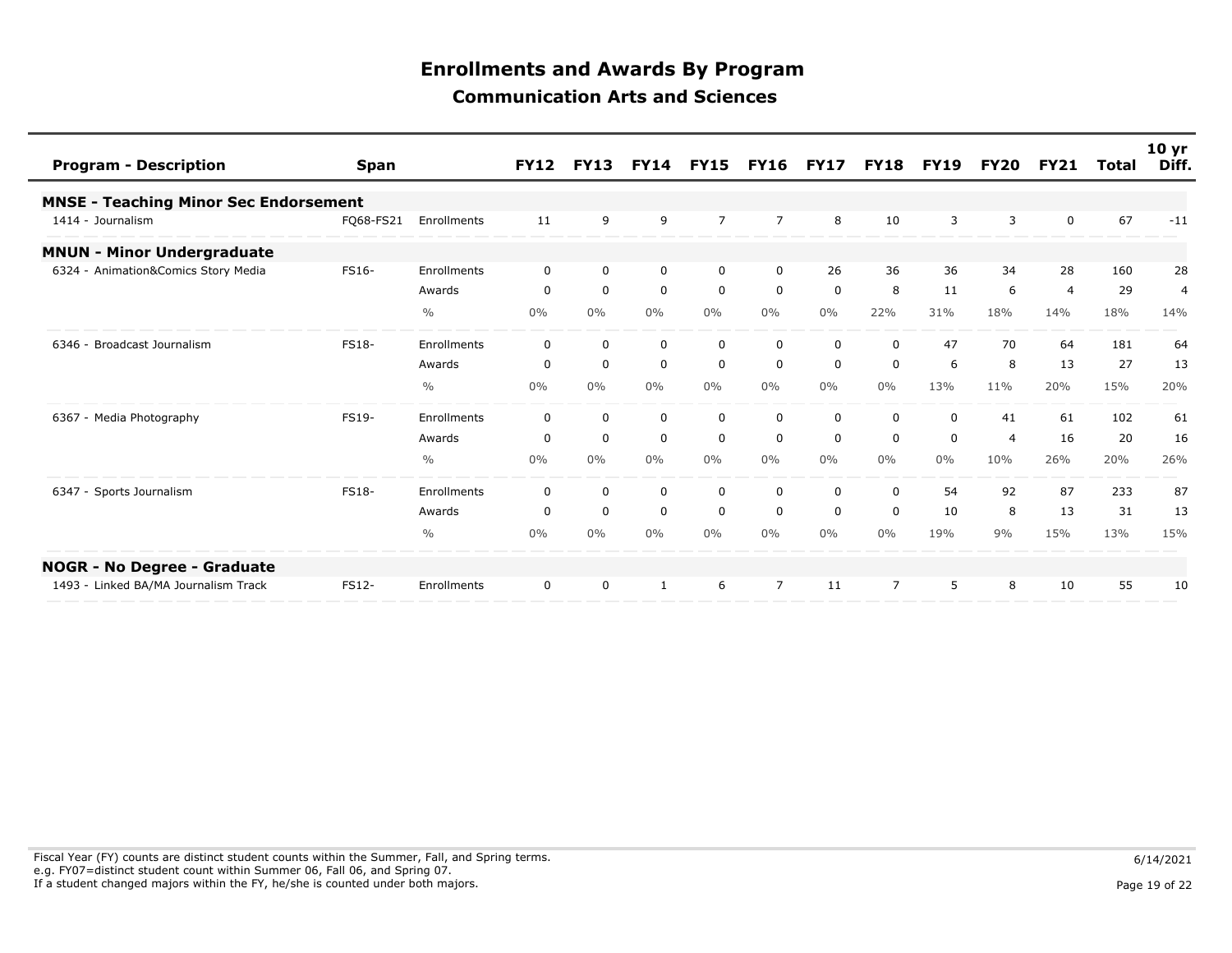| <b>Program - Description</b>                                | <b>Span</b>                           |             | <b>FY12 FY13</b> |             |             | FY14 FY15 FY16 FY17 |             | <b>FY18</b> | <b>FY19</b> | <b>FY20</b>    | <b>FY21</b>  | <b>Total</b> | 10 <sub>yr</sub><br>Diff. |
|-------------------------------------------------------------|---------------------------------------|-------------|------------------|-------------|-------------|---------------------|-------------|-------------|-------------|----------------|--------------|--------------|---------------------------|
| <b>Totals for</b><br><b>Communication Arts and Sciences</b> |                                       | <b>FY12</b> | <b>FY13</b>      | <b>FY14</b> | <b>FY15</b> | <b>FY16</b>         | <b>FY17</b> | <b>FY18</b> | <b>FY19</b> | <b>FY20</b>    | <b>FY21</b>  | <b>Total</b> | 10 yr<br>Diff.            |
|                                                             | <b>Additional Major Undergraduate</b> |             |                  |             |             |                     |             |             |             |                |              |              |                           |
|                                                             | Enrollments                           | 95          | 109              | 115         | 96          | 87                  | 91          | 101         | 102         | 107            | 87           | 990          | $^{\rm -8}$               |
|                                                             | Awards                                | 17          | 17               | 15          | 15          | 15                  | 15          | 14          | 9           | 18             | 15           | 150          | $-2$                      |
|                                                             | $\frac{1}{2}$                         | 18%         | 16%              | 13%         | 16%         | 17%                 | 16%         | 14%         | 9%          | 17%            | 17%          | 15%          | $-1%$                     |
|                                                             | <b>Bachelor of Arts</b>               |             |                  |             |             |                     |             |             |             |                |              |              |                           |
|                                                             | Enrollments                           | 3,877       | 3,924            | 3,983       | 4,101       | 4,282               | 4,278       | 3,300       | 2,935       | 2,921          | 2,891        | 36,492       | $-986$                    |
|                                                             | Awards                                | 890         | 874              | 840         | 908         | 1,068               | 1,050       | 801         | 683         | 612            | 731          | 8,457        | $-159$                    |
|                                                             | $\frac{1}{2}$                         | 23%         | 22%              | 21%         | 22%         | 25%                 | 25%         | 24%         | 23%         | 21%            | 25%          | 23%          | 2%                        |
|                                                             | <b>Bachelor of Science</b>            |             |                  |             |             |                     |             |             |             |                |              |              |                           |
|                                                             | Enrollments                           | 326         | 324              | 307         | 316         | 292                 | 145         | 1,245       | 1,518       | 1,553          | 1,419        | 7,445        | 1,093                     |
|                                                             | Awards                                | 104         | 80               | 61          | 70          | 75                  | 73          | 270         | 398         | 410            | 473          | 2,014        | 369                       |
|                                                             | $\frac{1}{2}$                         | 32%         | 25%              | 20%         | 22%         | 26%                 | 50%         | 22%         | 26%         | 26%            | 33%          | 27%          | $1\%$                     |
|                                                             | <b>Concentration Graduate</b>         |             |                  |             |             |                     |             |             |             |                |              |              |                           |
|                                                             | Enrollments                           | $\mathbf 0$ | 18               | 25          | 30          | 43                  | 50          | 29          | 8           | 3              | $\mathbf 0$  | 206          | 0                         |
|                                                             | Awards                                | 0           | $\overline{4}$   | 5           | 10          | 8                   | 21          | 20          | 6           | $\overline{2}$ | $\mathbf{1}$ | 77           | $\mathbf{1}$              |
|                                                             | $\frac{1}{2}$                         |             | 22%              | 20%         | 33%         | 19%                 | 42%         | 69%         | 75%         | 67%            |              | 37%          | 0%                        |
|                                                             | <b>Concentration Undergraduate</b>    |             |                  |             |             |                     |             |             |             |                |              |              |                           |
|                                                             | Enrollments                           | 1,045       | 996              | 1,805       | 1,702       | 1,855               | 2,362       | 1,276       | 999         | 1,419          | 1,311        | 14,770       | 266                       |
|                                                             | Awards                                | 259         | 407              | 443         | 504         | 581                 | 598         | 395         | 279         | 317            | 392          | 4,175        | 133                       |
|                                                             | $\frac{1}{2}$                         | 25%         | 41%              | 25%         | 30%         | 31%                 | 25%         | 31%         | 28%         | 22%            | 30%          | 28%          | 5%                        |
|                                                             | <b>Doctor of Philosophy</b>           |             |                  |             |             |                     |             |             |             |                |              |              |                           |
|                                                             | Enrollments                           | 103         | 111              | 104         | 107         | 108                 | 121         | 119         | 119         | 102            | 87           | 1,081        | $-16$                     |
|                                                             | Awards                                | 13          | 18               | 17          | 18          | 9                   | 15          | 18          | 18          | 19             | 21           | 166          | 8                         |
|                                                             | $\frac{1}{2}$                         | 13%         | 16%              | 16%         | 17%         | 8%                  | 12%         | 15%         | 15%         | 19%            | 24%          | 15%          | 12%                       |
|                                                             |                                       |             |                  |             |             |                     |             |             |             |                |              |              |                           |

Fiscal Year (FY) counts are distinct student counts within the Summer, Fall, and Spring terms.<br>e.g. FY07=distinct student count within Summer 06, Fall 06, and Spring 07.

If a student changed majors within the FY, he/she is counted under both majors. Page 20 of 22 page 20 of 22 page 20 of 22 page 20 of 22 page 20 of 22 page 20 of 22 page 20 of 22 page 20 of 22 page 20 of 22 page 20 of 22 pa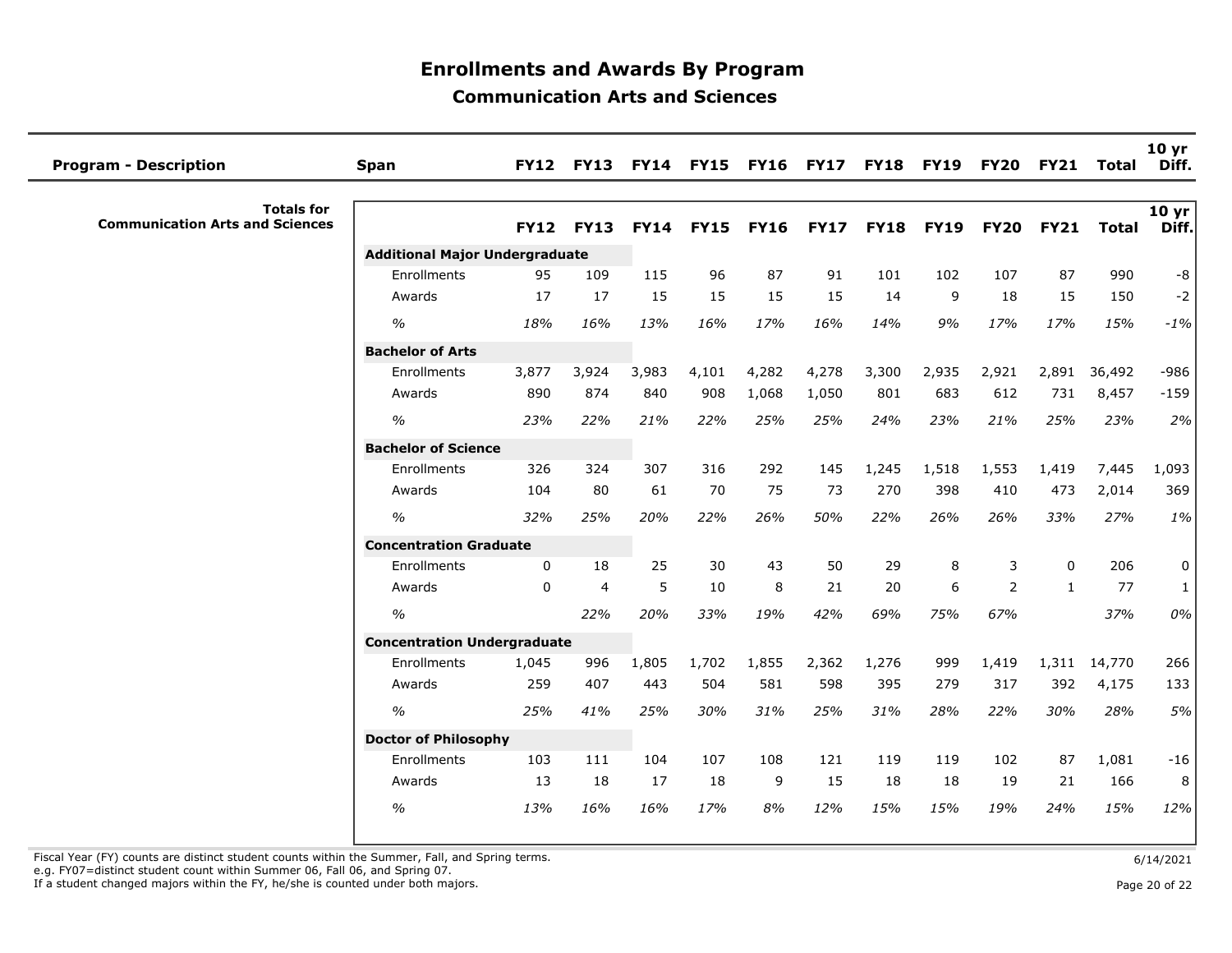| <b>Program - Description</b> | <b>Span</b>                           |              | FY12 FY13 FY14 FY15 FY16 FY17 |                |                |             |                |                | <b>FY18 FY19</b> | <b>FY20</b>    | <b>FY21</b>    | Total          | 10 yr<br>Diff. |
|------------------------------|---------------------------------------|--------------|-------------------------------|----------------|----------------|-------------|----------------|----------------|------------------|----------------|----------------|----------------|----------------|
|                              | <b>Graduate Certificate Program</b>   |              |                               |                |                |             |                |                |                  |                |                |                |                |
|                              | Enrollments                           | $\mathbf 0$  | 24                            | 24             | 28             | 34          | 31             | 25             | 90               | 104            | 72             | 432            | 72             |
|                              | Awards                                | $\mathbf 0$  | 9                             | 11             | 11             | 14          | 18             | 15             | 43               | 54             | 50             | 225            | 50             |
|                              | $\frac{1}{2}$                         |              | 38%                           | 46%            | 39%            | 41%         | 58%            | 60%            | 48%              | 52%            | 69%            | 52%            | 69%            |
|                              | <b>Master of Arts</b>                 |              |                               |                |                |             |                |                |                  |                |                |                |                |
|                              | Enrollments                           | 352          | 282                           | 267            | 243            | 234         | 263            | 297            | 315              | 351            | 363            | 2,967          | 11             |
|                              | Awards                                | 172          | 130                           | 123            | 105            | 89          | 93             | 109            | 114              | 127            | 122            | 1,184          | $-50$          |
|                              | $\frac{1}{2}$                         | 49%          | 46%                           | 46%            | 43%            | 38%         | 35%            | 37%            | 36%              | 36%            | 34%            | 40%            | $-15%$         |
|                              | <b>Master of Science</b>              |              |                               |                |                |             |                |                |                  |                |                |                |                |
|                              | Enrollments                           | $\mathbf{1}$ | $\mathbf{1}$                  | 0              | 0              | 0           | 0              | 0              | 0                | 0              | 0              | $\overline{2}$ | $-1$           |
|                              | <b>Minor Undergraduate</b>            |              |                               |                |                |             |                |                |                  |                |                |                |                |
|                              | Enrollments                           | $\mathbf 0$  | 0                             | 0              | 0              | 710         | 786            | 836            | 969              | 1,102          | 1,045          | 5,448          | 1,045          |
|                              | Awards                                | $\mathbf 0$  | $\mathbf 0$                   | $\mathbf 0$    | $\mathbf 0$    | 247         | 284            | 272            | 297              | 331            | 369            | 1,800          | 369            |
|                              | $\frac{1}{2}$                         |              |                               |                |                | 35%         | 36%            | 33%            | 31%              | 30%            | 35%            | 33%            | 35%            |
|                              | No Degree - Graduate                  |              |                               |                |                |             |                |                |                  |                |                |                |                |
|                              | Enrollments                           | $\mathbf 0$  | $\overline{2}$                | 12             | 27             | 36          | 41             | 39             | 36               | 49             | 44             | 286            | 44             |
|                              | <b>Specialization Graduate</b>        |              |                               |                |                |             |                |                |                  |                |                |                |                |
|                              | Enrollments                           | 3            | 3                             | 2              | 3              | 3           | 10             | 11             | 8                | $\overline{7}$ | $\overline{7}$ | 57             | 4              |
|                              | Awards                                | $\mathbf{1}$ | $\mathbf{1}$                  | $\pmb{0}$      | $\overline{2}$ | $\mathbf 0$ | $\overline{4}$ | 6              | $\overline{2}$   | $\overline{2}$ | 3              | 21             | 2              |
|                              | $\frac{1}{2}$                         | 33%          | 33%                           | 0%             | 67%            | 0%          | 40%            | 55%            | 25%              | 29%            | 43%            | 37%            | 10%            |
|                              | <b>Specialization Undergraduate</b>   |              |                               |                |                |             |                |                |                  |                |                |                |                |
|                              | Enrollments                           | 503          | 544                           | 596            | 664            | 315         | 23             | 5              | 0                | 0              | $\mathbf 0$    | 2,650          | $-503$         |
|                              | Awards                                | 191          | 165                           | 198            | 236            | 55          | 15             | $\overline{4}$ | $\Omega$         | $\mathbf{0}$   | $\mathbf 0$    | 864            | $-191$         |
|                              | $\frac{0}{0}$                         | 38%          | 30%                           | 33%            | 36%            | 17%         | 65%            | 80%            |                  |                |                | 33%            | $-38%$         |
|                              | <b>Teaching Major Sec Endorsement</b> |              |                               |                |                |             |                |                |                  |                |                |                |                |
|                              | Enrollments                           | 6            | 3                             | $\overline{4}$ | 3              | 3           | $\overline{4}$ | $\overline{2}$ | $\mathbf{1}$     | $\mathbf 0$    | $\mathbf 0$    | 26             | -6             |
|                              |                                       |              |                               |                |                |             |                |                |                  |                |                |                |                |

Fiscal Year (FY) counts are distinct student counts within the Summer, Fall, and Spring terms.  $6/14/2021$ e.g. FY07=distinct student count within Summer 06, Fall 06, and Spring 07.

If a student changed majors within the FY, he/she is counted under both majors. Page 21 of 22 and 22 of 22 and 23 and 21 of 22 and 21 of 22 and 22 and 22 and 22 and 22 and 22 and 22 and 22 and 22 and 22 and 22 and 22 and 2